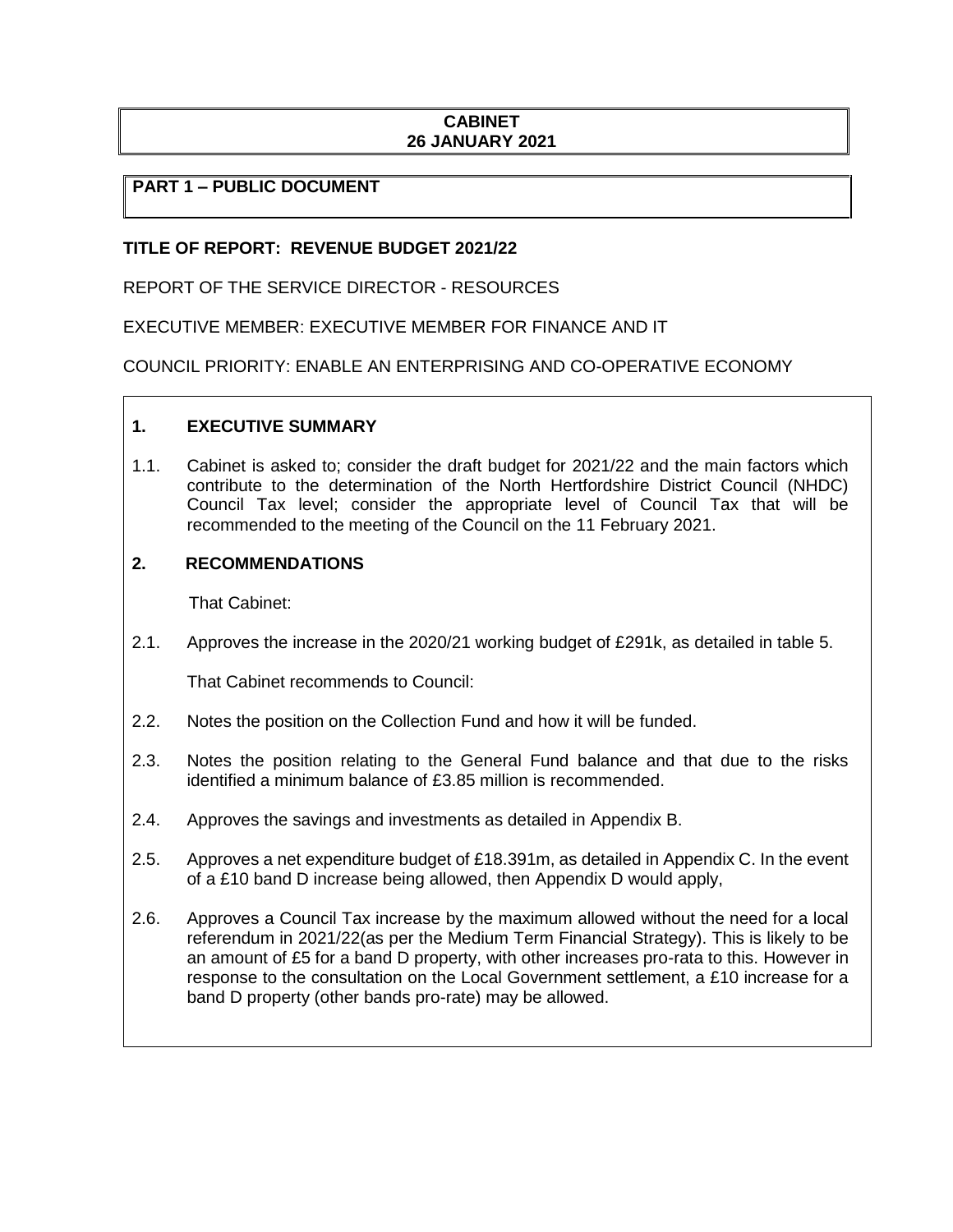# **3. REASONS FOR RECOMMENDATIONS**

- 3.1. To ensure that all relevant factors are considered in arriving at a proposed budget and Council Tax level for 2021/22, to be considered by Full Council on 11 February 2021.
- 3.2. To ensure that Cabinet recommends a balanced budget to Full Council on 11 February 2021.

# **4. ALTERNATIVE OPTIONS CONSIDERED**

- 4.1. In seeking to address the funding gap detailed in the Council's Medium Term Financial Strategy for 2021-26, Political Groups and Officers have been asked for savings ideas and these are presented in appendix A to this report.
- 4.2. The proposed investments are a combination of cost pressures to deliver existing services and new spend that is linked to the delivery of priorities identified within the Council Plan.

# **5. CONSULTATION WITH RELEVANT MEMBERS AND EXTERNAL ORGANISATIONS**

- 5.1. All Councillors were given an opportunity to comment on the revenue efficiency, revenue investment and capital proposals at the budget workshops.
- 5.2. Business Ratepayers will be consulted on the proposals within the January report before the budget is discussed at Full Council on 11 February. Any feedback will be made available at that meeting. This is the only statutory consultation that is required. It is intended that this consultation will be via the website/ e-mail, as previous consultation events have not been very well attended, and this is also more practical given the impact of Covid-19.
- 5.3. If any saving proposal is anticipated to have a particular impact on a specific area (or areas) then it would be referred to the relevant Area Committee(s) during January. It is however considered that this does not apply to any of the savings proposals included.

# **6. FORWARD PLAN**

6.1. This report contains a recommendation on a key Executive decision (recommendation 2.1) that was first notified to the public in the Forward Plan on the 14 October 2020. The budget for 2021/22 will be presented to Full Council for approval in February.

# **7. BACKGROUND**

7.1. The Medium Term Financial Strategy (MTFS), which provides the financial background for the Corporate Business Planning Process, was approved by Full Council in September following recommendation by Cabinet. The budget estimates within the MTFS included a number of assumptions. These have been updated as better information has become available. The final budget recommended to Council in February will still contain some assumptions, hence monitoring reports are provided to Cabinet on a quarterly basis.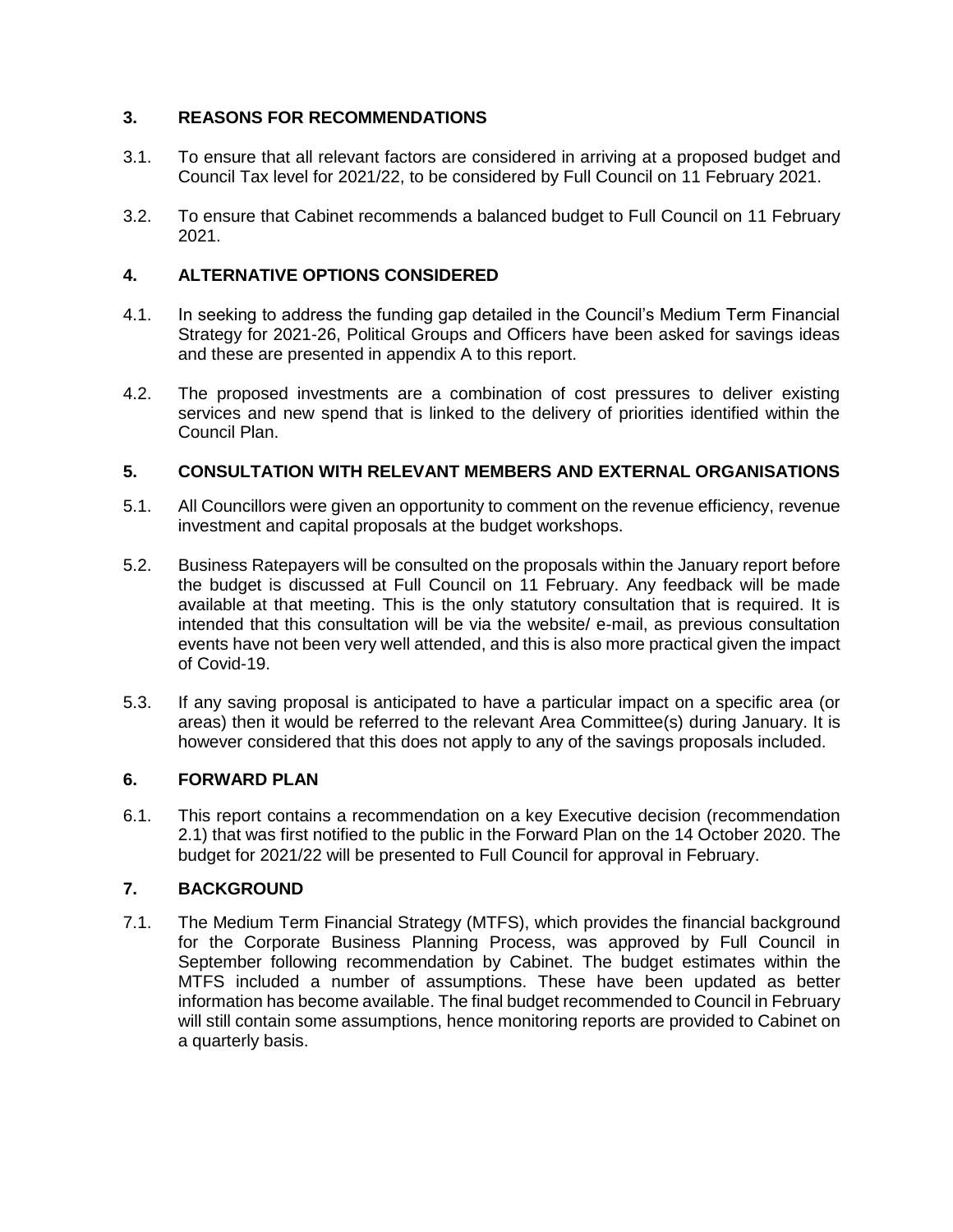- 7.2. The Covid-19 pandemic is expected to have a fundamental impact on the Council's finances in the short and medium term. The financial impacts of Covid-19 to date have been detailed in a separate report to Cabinet in July and a further summary update was included in the Second Quarter Revenue Budget Monitoring report. It is anticipated that additional funding from Central Government will not fully compensate for the financial impacts of Covid-19 and this has therefore reduced the projected reserves available at the start of the financial year 2021/22. The potential impacts in next year and the medium term are considered in this report and the appendices.
- 7.3. Due to Covid-19, the introduction of a new Fairer Funding Formula and 75% Business Rates Retention have been delayed. The details of these are now expected in 2021/22 for implementation from 2022/23, though this timescale is not certain. Similarly, there was no Autumn Budget this year, while the Spending Review announced by the Chancellor on the 25 November covered only one year, instead of the three-year review originally anticipated.

# **8. RELEVANT CONSIDERATIONS**

# **General and Specific Funding**

- 8.1. Following the Spending Review in November, the provisional Local Government Settlement was announced on 17 December 2020. This provided the following information on the funding for the Council in 2021/22, subject to there being no changes in the final settlement.
- 8.2. As expected in the Draft Budget report, and assumed in the MTFS, the Settlement confirmed that Negative Revenue Support Grant (RSG) will not be applied in 2021/22. This deferral is assumed to be for one year only, with the assumption still that the equivalent of a negative RSG (i.e. reducing our funding by around £1m) will be applied as part of the fair funding formula from 2022/23. Funding amounts for the Council in 2022/23 and beyond remain highly uncertain, with reforms to Local Government funding and business rates having a potentially significant impact on the level of funding the Council receives.
- 8.3. The Settlement also confirmed that the business rates multiplier has been frozen for 2021/22, reducing the business rates income estimate for next year by around £50k, with a similar impact on the estimates for the years beyond. This will be off-set by an increase of £33k in the compensation for under-indexing the business rates multiplier, up to £142k for 2021/22. The freezing of the multiplier does also reduce the Council's projected expenditure on business rates, with the estimated inflation allowance within the proposed total net expenditure budget, as shown in Appendix C, adjusted accordingly.
- 8.4. While it was announced in the November Spending Review that the referendum threshold for increases in Council Tax will be 2% in 2021/22, the publication of the Provisional Settlement detailed that District Councils will be allowed to increase Council Tax by the higher of the 2% referendum limit or £5 for a band D equivalent property. The MTFS sets out that the Council will look to increase Council Tax by the maximum amount possible without the need for a local referendum. For the future years beyond 2021/22, it is assumed that the 2% (or £5 for a band D equivalent) will continue to be the maximum increase allowed without the need for a referendum. The Provisional Settlement is however subject to a consultation process before it becomes final. It is expected that there will be a number of representations from Districts that the referendum limit should be set at £10 (per band D equivalent). If that was agreed for a single year then it would increase the Council's funding by around £250k per year on an ongoing basis.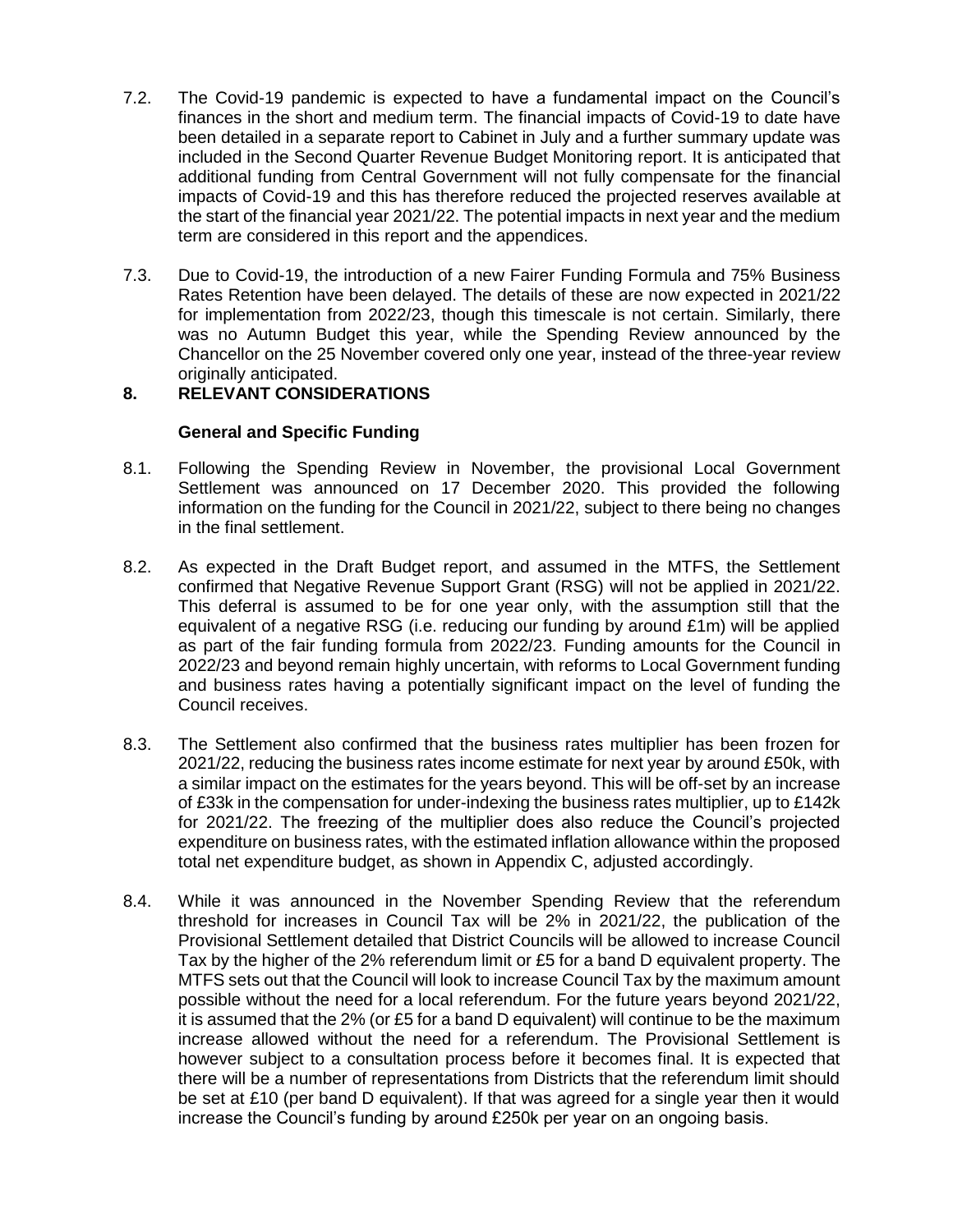Recommendation 2.6 includes provision in case this higher increase is allowed. It is unclear when any announcement on this will be made, and it might be after the date of the Council meeting in February.

- 8.5. The Council Tax income that the Council retains is also affected by the Council Tax base. Subsequent to the Draft Budget report, further update and refinement of the Council Tax base calculation for 2021/22 has resulted in a revised total of 49.396.9, which represents a 1.17% decrease on the Council Tax Base for 2020/21 and is equivalent to a £140k reduction in Council Tax income. The MTFS did identify a reduction in the Council Tax base as a potential consequence of the Covid-19 pandemic, due to the associated increase in residents becoming eligible for Council Tax reduction. The assumption in table 1 is that the Council Tax base will return to the 20/21 level in 2022/23, with no further growth in the subsequent financial years.
- 8.6. A new round of New Homes Bonus payments in 2021/22 was announced in the Settlement. While the deadweight of 0.4% was maintained, property growth in North Herts in the 12 months to October 2020 has attracted a provisional total eligible bonus allocation of around £42k. This amount is in addition to the prior assumption, based on previous announcements, that only the legacy payments due from previous years (2018/19 and 2019/20), totalling £350k, would be received in 2021/22. The government has confirmed that, as was the case for the 2020/21 allocation, there will be no legacy payments in respect of the 2021/22 allocation. The Council therefore only expects to receive a further £131k in 2022/23. There will be a consultation on potential reforms to the scheme from 2022/23 but, given the uncertainty over a funding stream that looks to reward housing growth, over which the Council does not have much control, no assumption is made in the funding estimates as to any replacement funding.
- 8.7. The Government also proposed in the Settlement a new non-ringfenced Lower Tier Services Grant in 2021-22, of which the Council has been provisionally allocated £116k. The stated intention behind the grant is to ensure overall funding, or 'Core Spending Power', which includes estimated receipts from Council Tax, Business Rates and New Homes Bonus, in 2021/22 is no lower than funding available for 2020/21. This grant was not anticipated prior to the Settlement announcement and is therefore additional to the funding estimates provided in the Draft Budget Report 2021/22, presented to Cabinet in December.
- 8.8. Outside of core spending power consideration, it was announced in the Spending Review that £2.2bn of funding would be provided to Local Government in 2021/22 to help authorities mitigate the financial impact of the Covid-19 pandemic. Further details have now been released by Government and the additional financial support that the Council will receive next year is comprised of;
	- Non-ringfenced grant to support services Based on a relative needs formula devised by MHCLG, the Council will receive a grant allocation of £558k in April 2021 to manage pressures in 2021/22. This amount had not been anticipated and is therefore additional to previous funding estimates for 2021/22.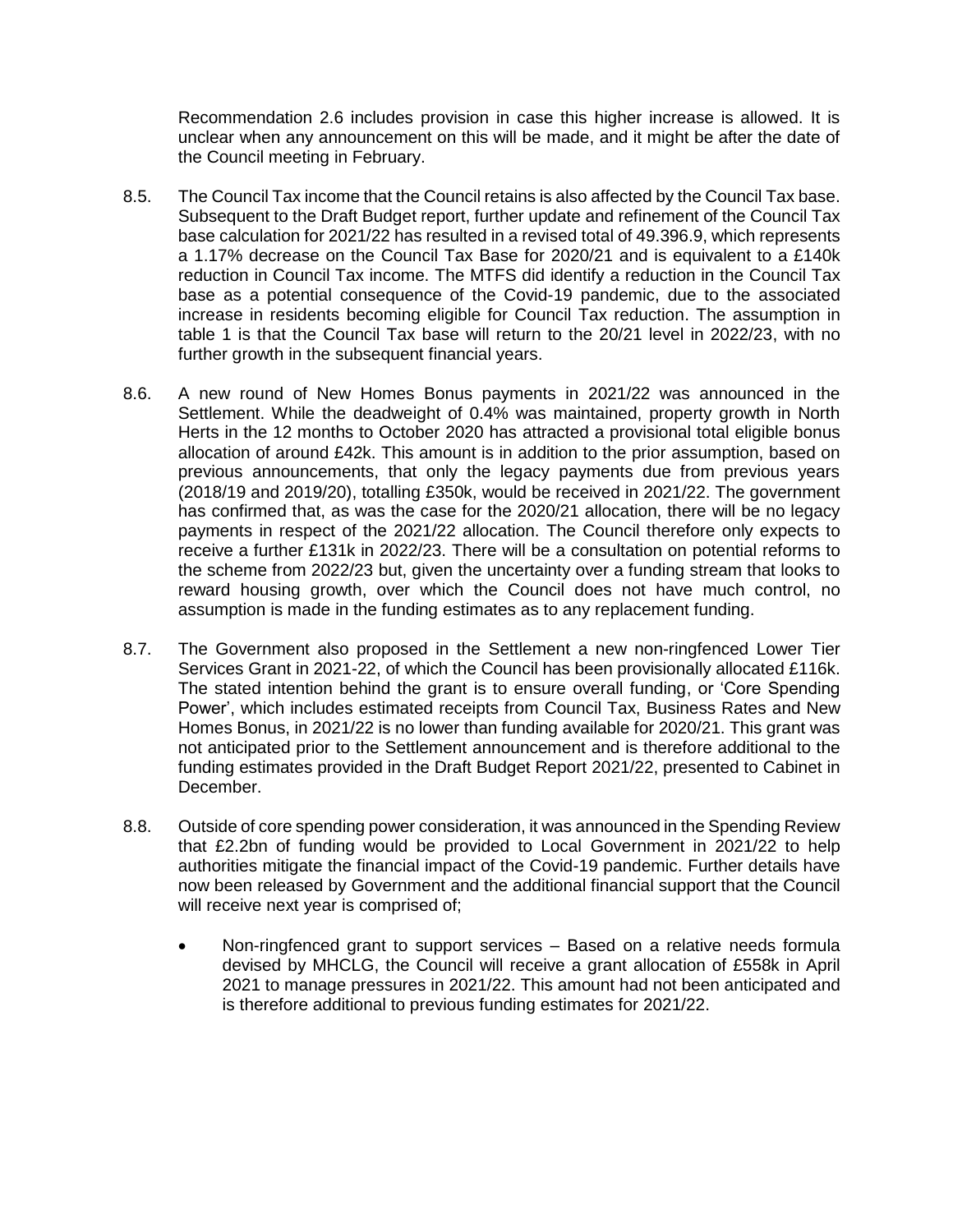- Council Tax support grant This funding is intended to recognise the additional costs associated with increases in local council tax support caseloads in 2021/22. The indicative allocation for the Council is £230k and it is non-ringfenced funding. The impact of the reduced Council Tax base (due to increased Council Tax Reduction Scheme eligibility) is already reflected in the Council Tax income estimate, so this funding will be applied to the General Fund. The impact detailed in paragraph 8.5 is £140k, but in a usual year the Council would also expect growth in the tax base of around 1% (equivalent to over £100k of additional income). Some of this growth has been supressed by the increase in Council Tax support. It is therefore considered reasonable to apply the whole balance.
- Extension of Sales, Fees and Charges Income compensation to the end of June 2021 – The additional financial support to the Leisure Contractor for operations in 2021/22, as approved by Council in January and highlighted in table 5 in this report, is eligible to be partially compensated under the scheme. The anticipated amount of £140k is therefore included in table 1 below. Other income budgets that will potentially be impacted by the pandemic in the next financial year have not been adjusted (the rationale for which is explained in paragraph 8.32 of this report) and therefore no other compensation amounts have been assumed.
- 8.9. Supplementary to the additional grant funding above, the Government has also announced a 'Local Tax Income Guarantee' for 2020/21, with the government compensating local authorities for 75% of irrecoverable losses in Council Tax and business rates income in respect of 2020-21. The current estimate is that this could mean the Council receiving a total of around £350k, with £120k relating to Council Tax and £230k in respect of Business Rates lost. The actual value to the Council of the Local Tax Income Guarantee will not be known until after the Collection Fund accounts for 2020/21 are finalised and the relevant returns to Government are submitted. Whilst the compensation receipts are expected to be received in January 2022, as the compensation relates to activity in 2020/21 the calculated eligible amounts will be accounted for in the 2020/21 accounts. The benefit from the scheme will therefore be an increase in reserve balances at the start of the next financial year.
- 8.10. As a further response to the impact of the Covid-19 pandemic on Local Government finances, the Government has legislated that the repayment of the Business Rates and Council Tax Collection Fund deficits for 2020/21 be spread over three years from 2021/22, rather than full repayment in 2021/22 as would have been required under the previous legislation. In terms of the Council Tax Collection Fund, the estimated impact of the spreading on projected General Fund balances is shown in table 1 below, based on the current projection of the 2020/21 year-end position. In respect of the Business Rates Collection Fund, the Council funds annual deficits from grant held in an earmarked reserve. The spreading of the repayment of the deficit therefore simply changes the projected amounts required to be drawn down from the earmarked reserve over the next three years and hence has no impact on the funding estimates in table 1.
- 8.11. The above results in the following forecasts of funding for 2021/22 onwards. The forecasts in table 1 are shown for five years on the basis that the Council should be balancing net expenditure and funding within the medium-term: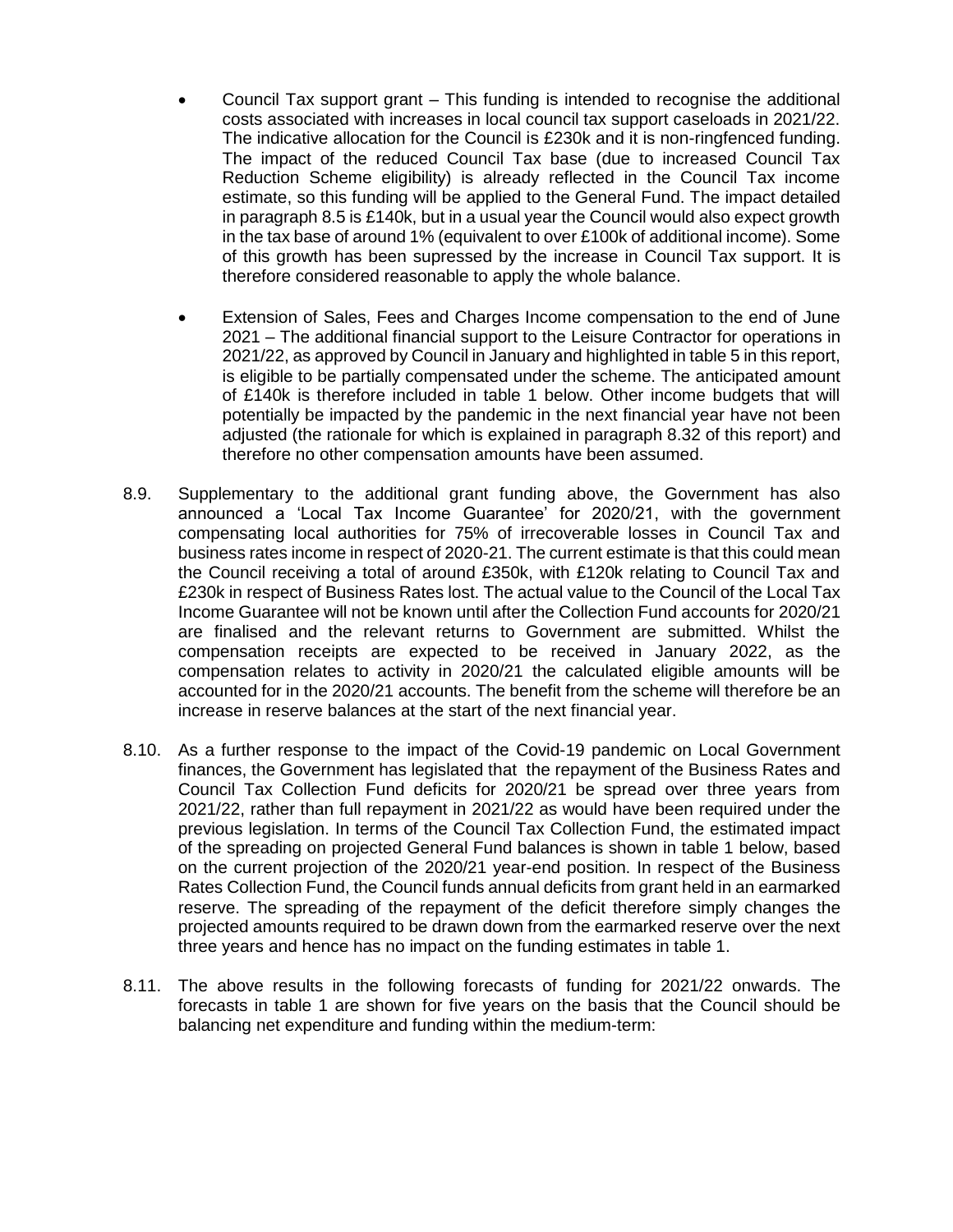| £000 Funding                               | 2021/22  | 2022/23  | 2023/24  | 2024/25  | 2025/26  |
|--------------------------------------------|----------|----------|----------|----------|----------|
| Council Tax                                | 11,862   | 12,252   | 12,501   | 12,751   | 13,005   |
| <b>Council Tax Collection Fund Deficit</b> | (77      | (54)     | (54)     | O        |          |
| Negative RSG (or equivalent)               | $\Omega$ | (1, 159) | (1, 182) | (1,206)  | (1,230)  |
| <b>Business Rates baseline</b>             | 2,726    | 2,780    | 2,836    | 2,893    | 2,951    |
| Compensation for not increasing the        | 142      | 142      | 145      | 148      | 151      |
| <b>Business Rates multiplier</b>           |          |          |          |          |          |
| <b>New Homes Bonus</b>                     | 392      | 131      | 0        | 0        | $\Omega$ |
| <b>Lower Tier Services Grant</b>           | 116      | 0        | 0        | 0        | $\Omega$ |
| Council Tax support to Parishes            | (39)     | (23)     | (23)     | (23)     | (23)     |
|                                            | 15,122   | 14,069   | 14,223   | 14,563   | 14.854   |
| Covid-19: Emergency Grant Funding          | 558      | 0        | O        | 0        | 0        |
| Covid-19: Council Tax Support Grant        | 230      | $\Omega$ | 0        | 0        | $\Omega$ |
| Covid-19: Income Compensation              | 140      | $\Omega$ | 0        | $\Omega$ | $\Omega$ |
|                                            | 16,050   | 14,069   | 14,223   | 14,563   | 14,854   |
| Additional funding if a £10 band D         | 247      | 250      | 250      | 254      | 259      |
| Council Tax increase was allowed (for      |          |          |          |          |          |
| 2021/22 only)                              |          |          |          |          |          |
| <b>Revised Total</b>                       | 16,497   | 14,319   | 14,473   | 14,817   | 15,113   |

#### **Table 1 – Estimated General Funding**

8.12. The Council also receives grants for specific purposes. Generally these grants are built in to service budgets and have therefore already been taken in to account when determining spend forecasts, so can not be used towards funding the base budget. These grant amounts are often uncertain, and reductions in the amount can result in spending pressures that would need to be met from the General Fund.

|                                                                  | 2020/21<br>Amount |                                                                                                                                                                                                                                                                                                                                                                                                                                                       |
|------------------------------------------------------------------|-------------------|-------------------------------------------------------------------------------------------------------------------------------------------------------------------------------------------------------------------------------------------------------------------------------------------------------------------------------------------------------------------------------------------------------------------------------------------------------|
| Grant                                                            | £'000             | <b>Expectation for 2021/22</b>                                                                                                                                                                                                                                                                                                                                                                                                                        |
| <b>Housing Benefit</b><br>Subsidy                                | 24,340            | Initial estimate will be available late January 2021, so budget<br>expectation for 2021/22 is based on the 2020/21 mid-year estimate<br>of £24.340million.                                                                                                                                                                                                                                                                                            |
| Discretionary<br><b>Housing Payments</b>                         | 247               | An announcement is expected in January 2021. Expectation is that<br>the grant level will be similar to 2020/21.                                                                                                                                                                                                                                                                                                                                       |
| <b>Benefits</b><br>Administration and<br><b>Fraud Initiative</b> | 419               | Notification of a Housing Benefit Administration grant of £274k was<br>received in January. Council Tax administration grant is still to be<br>announced. The expectation is that the grant amount will be similar<br>to 2020/21, meaning a total for next year of around £400k.                                                                                                                                                                      |
| Section 31 Grants                                                | 10,877            | These grants compensate the Council for the impact of Business<br>Rate reliefs and caps (which create a deficit on the Collection Fund).<br>Values for next year will be determined by MHCLG after submission<br>of the business rates return in January. Based on the estimates<br>provided for the assessment of Business Rates Pooling options next<br>year, LG Futures have calculated an estimate of S31 reliefs for<br>2021/22 of £2.282million |
| <b>NNDR</b><br><b>Administration Grant</b>                       | 175               | The cost of collection will not be known until the central government<br>return for business rates is finalised in January 2021. Assuming a<br>similar level to the 2020/21 total of £175k.                                                                                                                                                                                                                                                           |
| Healthy Hub Grant                                                | 40                | Hertfordshire County Council are providing total funding of £100k for<br>a two year Healthy Hub project. £40k is projected to be drawn down<br>this year and a further £40k is anticipated in 2021/22                                                                                                                                                                                                                                                 |

#### **Table 2 – Forecasts in relation to Grant Income**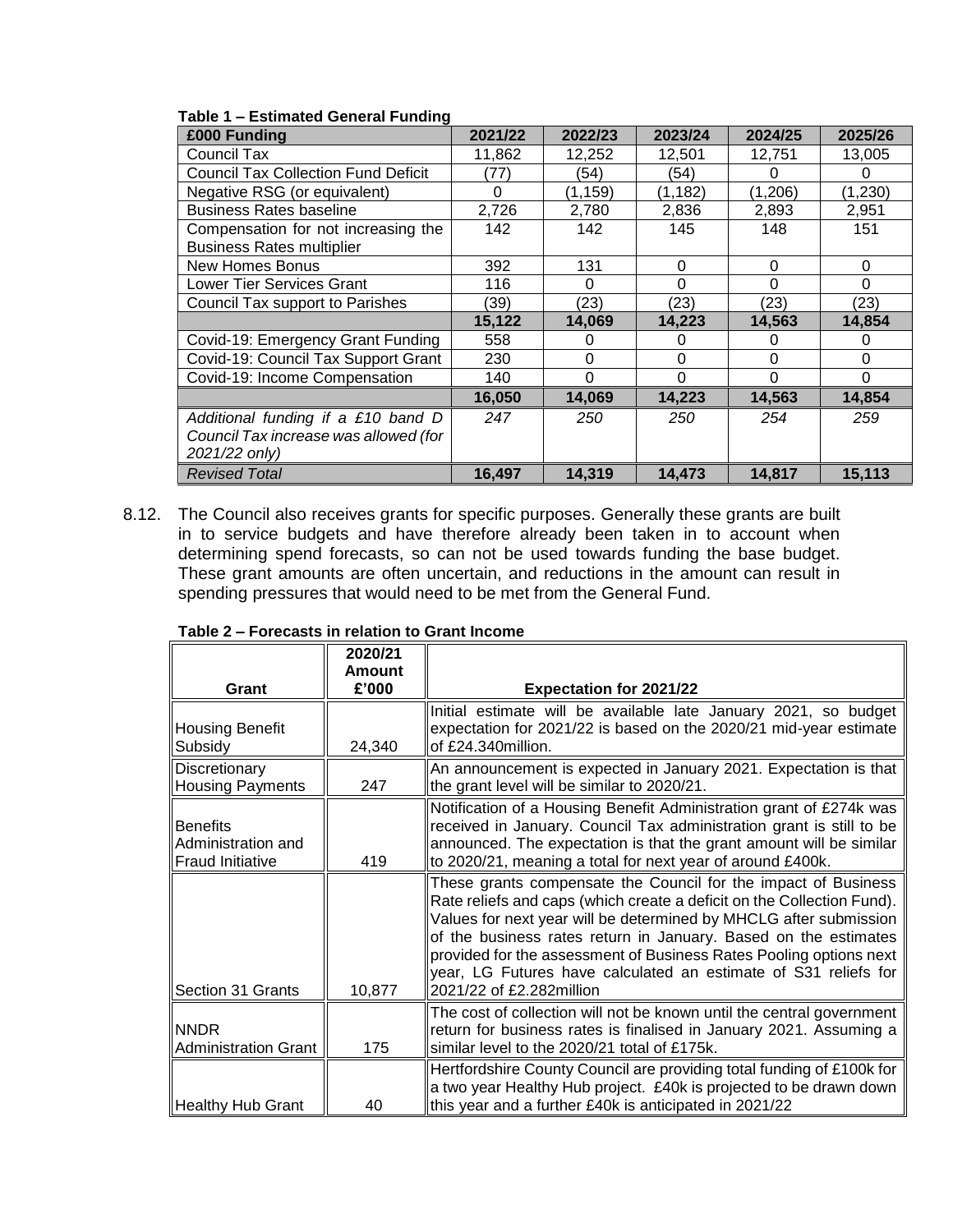| Grant                                                                             | 2020/21<br><b>Amount</b><br>£'000 | <b>Expectation for 2021/22</b>                                                                                                                                                                                                                                                                                                                                                                                                                                                                                                                                                                                                                                |  |  |  |
|-----------------------------------------------------------------------------------|-----------------------------------|---------------------------------------------------------------------------------------------------------------------------------------------------------------------------------------------------------------------------------------------------------------------------------------------------------------------------------------------------------------------------------------------------------------------------------------------------------------------------------------------------------------------------------------------------------------------------------------------------------------------------------------------------------------|--|--|--|
| Syrian refugee                                                                    |                                   | There are no new families expected in 2021/22, so the grant funding<br>next year will be to support existing families living in the District.                                                                                                                                                                                                                                                                                                                                                                                                                                                                                                                 |  |  |  |
| resettlement grant                                                                | 190                               | Estimated to be £127k.                                                                                                                                                                                                                                                                                                                                                                                                                                                                                                                                                                                                                                        |  |  |  |
| Flexible<br>homelessness<br>support grant                                         | 173                               | MHCLG announced in December that the two grants would be<br>replaced by a new Homelessness Prevention Grant for 2021/22, with                                                                                                                                                                                                                                                                                                                                                                                                                                                                                                                                 |  |  |  |
| <b>Homelessness</b><br><b>Reduction Grant</b>                                     | 84                                | NHDC receiving a grant allocation of £340k.                                                                                                                                                                                                                                                                                                                                                                                                                                                                                                                                                                                                                   |  |  |  |
| Waste minimisation<br>- HCC contribution<br>via the Alternate<br>Financial Model. | 572                               | While some reduction was expected in 2021/22 (as detailed in PE3<br>in Appendix B), the Covid-19 pandemic has impacted on the<br>Council's recycling performance during 2020/21 to the extent that the<br>Council's eligible share is projected by HCC to be zero in 2021/22,<br>compared to the budget assumption of £481k. While £122k of the<br>£481k total expected was earmarked for waste awareness activities,<br>the remaining £359k had been anticipated as a contribution to the<br>lcost of Waste Services.<br>The resulting pressure is itemised in Appendix B and is<br>included in the calculation of the net budget estimate in<br>Appendix C. |  |  |  |
| <b>Total Revenue</b><br><b>Grants</b>                                             | 36,545                            |                                                                                                                                                                                                                                                                                                                                                                                                                                                                                                                                                                                                                                                               |  |  |  |

# **Business Rates and Council Tax Collection Funds**

- 8.13. NHDC is required to maintain a Collection Fund to account for the income received and costs of collection for Council Tax and Business Rates. Estimates of the net income are made at the start of the year and based on this money is transferred out of the Collection fund to the NHDC General Fund and other precepting bodies. The Fund is required to break even over time and any surplus or deficit is transferred to the NHDC General Fund and other precepting bodies.
- 8.14. The total amount of Council Tax that is collected is dependent on the actual number of properties, eligibility for paying a reduced amount (Council Tax Reduction Scheme) and the success in collecting what is owed. An estimate is made of the cumulative impact of this and converted in to an equivalent number of band D properties. This is known as the Council Tax Base. The amount of Business Rates that are collected is dependent on the number and type of business premises in the area, the success in collecting what is owed, eligibility for relief and the number and value of successful appeals. Assumptions on these factors are made in forecasting the level of income from Council Tax and Business Rates in future years.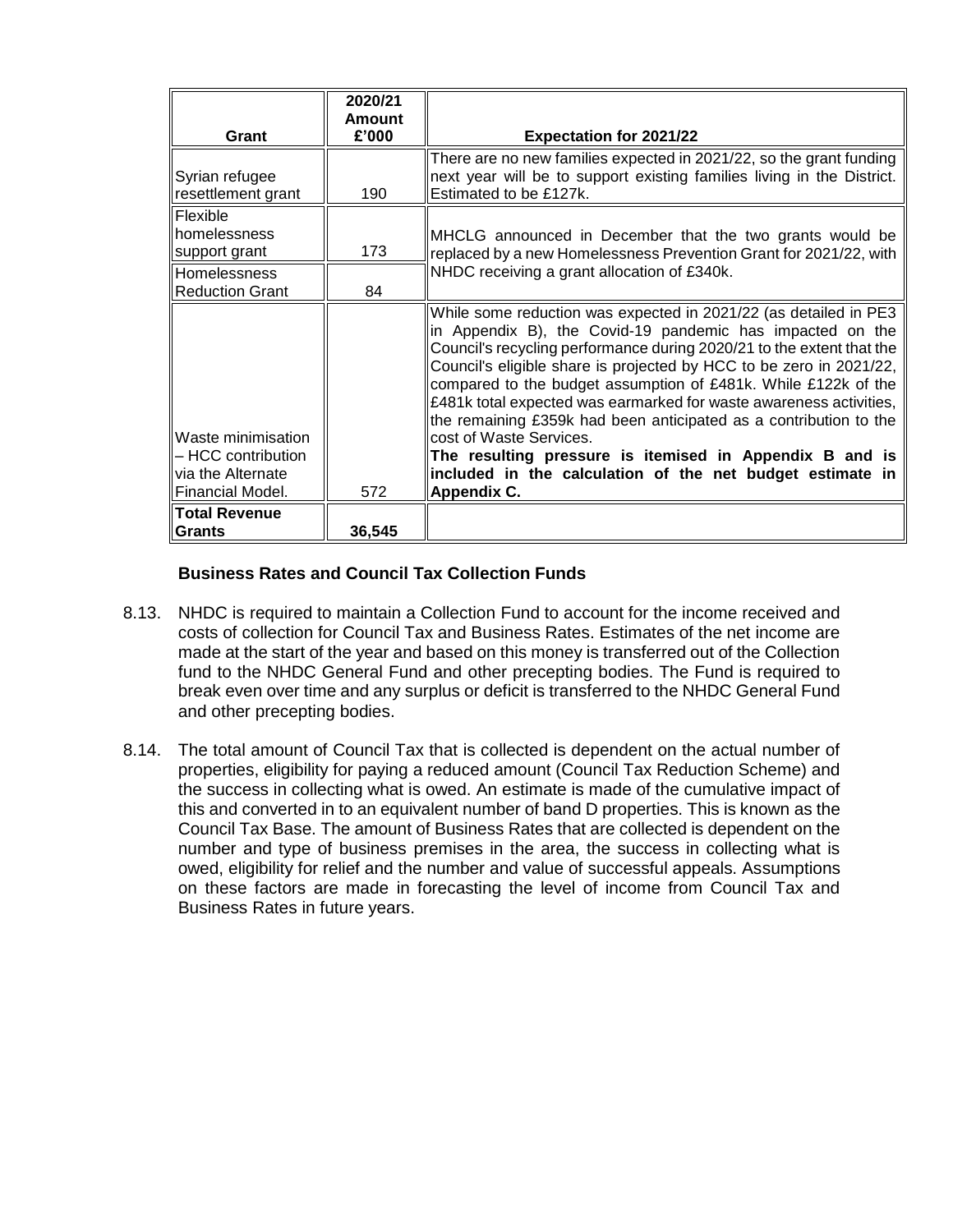- 8.15. It is currently forecast (at the end of month 8) that the Council Tax collection fund will have a deficit at the end of the year, due to an increase in the amount of Council Tax reduction awarded, of which the Council's share is projected to be £185k. A contribution from the General Fund to the Collection Fund is therefore required to make up the shortfall. £23k of the projected deficit relates to the deterioration in the position in the final quarter of 2019/20 and this amount will be repaid in 2021/22. The repayment of the remainder (£162k) will now be spread over the next three years. The contribution required from the General Fund therefore reduces the total funding amount available in each of the next three years, as shown in table 1 above and appendix C. The compensation received from the Local Tax Guarantee will increase the funding reported for 2020/21 and therefore increase the General Fund balance available at the start of 2021/22.
- 8.16. The current forecast for the Business Rates collection fund is that there will be a deficit at the end of the year, of which the NHDC share will be around £8m. Much of the deficit is due to the additional business rate reliefs introduced by government in response to the Covid-19 pandemic. NHDC has received compensation in this financial year from Government, in the form of section 31 Grants, for the impact of the additional reliefs introduced, as detailed in table 2 above. The element of the deficit relating to the additional reliefs is still required to be repaid in full in the following financial year. The section 31 grant amounts received this year have therefore been transferred to an earmarked reserve for this purpose.
- 8.17. As highlighted in the funding section above, the repayment of the element of the business rates deficit for 2020/21 relating to lost business rates income in the year, as a result of business closures etc.., will now be spread over the next three financial years. The current estimate is that the NHDC share of the lost rates income will be around £300k. The repayment over the next three years will be funded from the grant held in an earmarked reserve. The introduction of the Local Tax Income guarantee will also mean that the Council receives additional section 31 grant, accounted for in the current year, equivalent to 75% of this amount (based on current estimate, approximately £230k). This amount will be added to the reserve and used to fund the repayment of the deficit.
- 8.18. A Business Rates Pool application for 2021/22 has been accepted for Hertfordshire County Council and five other Districts (including North Hertfordshire). As detailed in the Business Rates Pooling 2021/22 report presented to Cabinet in October, the Pool has been formed with the expectation that this will reduce the business rates levy amount otherwise payable at the end of next year, as has been the case in prior years. The initial estimate was a reduction in levy of around £400k. The achievement of this pooling gain next year is however not guaranteed and will be dependent on the actual value of business rates collected in the year. As the levy payable will be funded from grant held in reserve, any pooling gain that does materialise next year will not increase the General Fund balance, but instead reduce the drawdown on the grant held in reserve. The Council (and other Local Authorities in the Pool) have until mid-January to determine if they want to continue with the planned pooling arrangement.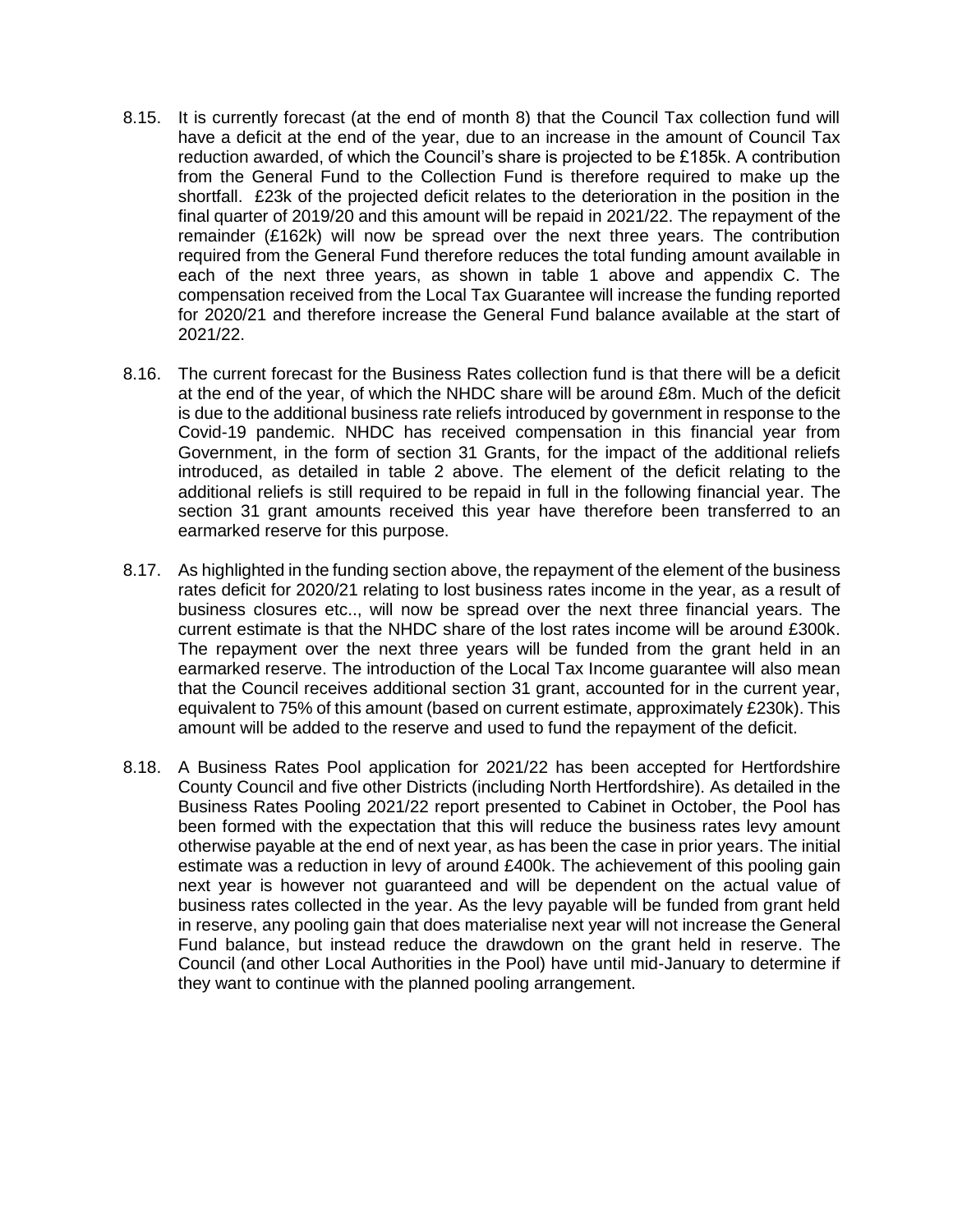#### **Review of balances and reserves**

- 8.19. In setting its budget, the Council needs to consider the level of its reserves. This determines the extent to which the current budget can be supported by the use of reserves, or requires a budget to be set that includes an allowance for increasing reserves. In addition to the General Fund balance, NHDC has specific reserves and provisions. Specific reserves are amounts that are set aside for a determined purpose. This purpose can arise from a choice made by the Council, or where it is felt that there is an obligation. Provisions are where there is a requirement on the Council to meet future expenditure, and a reasonable estimate can be made of the amount and timing. In determining the risks that may need to be met from the General Fund, it is important to know which risks will already be covered by amounts that are set aside as a specific reserve or provision.
- 8.20. A full list of specific reserves and estimated balances is shown in table 3 below.

|                                        |                                                                                                                     |                     | <b>Estimated</b>          | <b>Estimated</b>                 |
|----------------------------------------|---------------------------------------------------------------------------------------------------------------------|---------------------|---------------------------|----------------------------------|
|                                        |                                                                                                                     | <b>Balance at 1</b> | Balance at<br>31<br>March | <b>Balance</b> at<br>31<br>March |
| <b>Name of Reserve</b>                 | <b>Purpose of Reserve</b>                                                                                           | <b>April 2020</b>   | 2021                      | 2022                             |
|                                        | Where anticipated annual revenue funding has                                                                        |                     |                           |                                  |
|                                        | exceeded estimated net expenditure, the Council has                                                                 |                     |                           |                                  |
|                                        | opted to contribute the surplus amount to the Funding                                                               |                     |                           |                                  |
|                                        | Equalisation Reserve, rather than raise Council Tax by                                                              |                     |                           |                                  |
|                                        | less than the maximum amount allowed. The reserve                                                                   |                     |                           |                                  |
| <b>Funding Equalisation</b>            | balance will now be used to mitigate the impact on the                                                              | 68                  | 397                       |                                  |
| Reserve                                | General Fund of pressures anticipated for next year.<br>Held to cover the Authority's obligation to supply          |                     |                           | 0                                |
|                                        | Mausoleum niches at the Wilbury Hills Cemetery and is                                                               |                     |                           |                                  |
|                                        | funded from the sale of currently available niches. Still                                                           |                     |                           |                                  |
| Cemetery Mausoleum                     | available niches so not expected to be used in the short-                                                           |                     |                           |                                  |
| Reserve                                | term.                                                                                                               | 167                 | 167                       | 167                              |
|                                        | Used to help fund Active Communities projects in the                                                                |                     |                           |                                  |
| <b>Childrens Services</b>              | district funded from grant income and/or external                                                                   |                     |                           |                                  |
| Reserve                                | contributions. Expected to be fully utilised next year.                                                             | 57                  | 49                        | 0                                |
|                                        | Grant awarded to help combat the effect of climate                                                                  |                     |                           |                                  |
|                                        | change. Being used for the additional costs (above                                                                  |                     |                           |                                  |
|                                        | available establishment) of employing a Trainee Policy                                                              |                     |                           |                                  |
| <b>Climate Change Grant</b><br>Reserve | Officer working on Climate Strategy. Will be fully used by<br>the end of 2024/25.                                   | 26                  | 22                        | 17                               |
|                                        | Holds the revenue grant awarded. To be used once the                                                                |                     |                           |                                  |
| Growth Area Fund Reserve               | Local Plan is in place.                                                                                             | 53                  | 53                        | 53                               |
|                                        | To help prevent homelessness in the district. The entire                                                            |                     |                           |                                  |
| <b>Homelessness Grants</b>             | grant is earmarked for different homelessness projects                                                              |                     |                           |                                  |
| Reserve                                | or resources.                                                                                                       | 413                 | 461                       | 323                              |
|                                        | Hold unspent Housing & Planning Delivery grant to fund                                                              |                     |                           |                                  |
|                                        | Cabinet approved spending plans in subsequent years.                                                                |                     |                           |                                  |
|                                        | The Authority has also made a commitment to the Local                                                               |                     |                           |                                  |
|                                        | Development Framework and funds are held in this                                                                    |                     |                           |                                  |
|                                        | reserve for this purpose. Additional income from the 20%<br>increase in statutory planning fees is also transferred |                     |                           |                                  |
|                                        | here to fund the development of Planning Services.                                                                  |                     |                           |                                  |
| Housing & Planning                     | Future balances will depend on timing of spend and fees                                                             |                     |                           |                                  |
| Delivery                               | received in relation to the 20% increase.                                                                           | 1,091               | 1,489                     | Unknown                          |
|                                        | To ensure the Authority has adequate resources to                                                                   |                     |                           |                                  |
|                                        | purchase hardware and software items when they are                                                                  |                     |                           |                                  |
| Information Technology                 | required. Reserve balance now committed to fund a                                                                   |                     |                           |                                  |
| Reserve                                | Uniform software upgrade with improved functionality.                                                               | 78                  | 35                        | 0                                |

#### **Table 3 – Specific Reserves**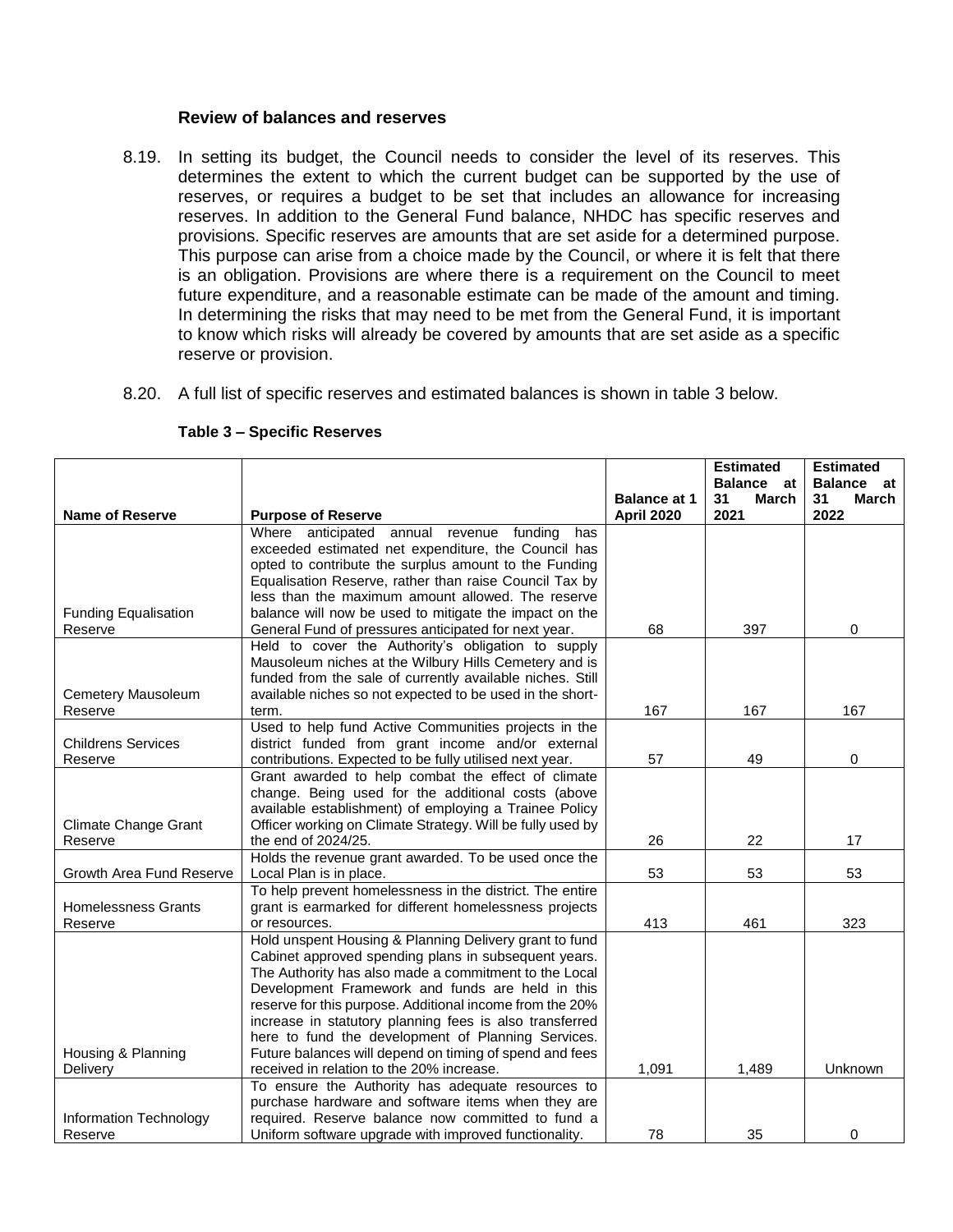|                                           |                                                                                                                 |                                          | <b>Estimated</b><br><b>Balance</b> at | <b>Estimated</b><br><b>Balance</b> at |
|-------------------------------------------|-----------------------------------------------------------------------------------------------------------------|------------------------------------------|---------------------------------------|---------------------------------------|
| <b>Name of Reserve</b>                    | <b>Purpose of Reserve</b>                                                                                       | <b>Balance at 1</b><br><b>April 2020</b> | 31<br>March<br>2021                   | 31<br>March<br>2022                   |
|                                           | Used to finance potential claims for risks that are not                                                         |                                          |                                       |                                       |
|                                           | covered by external policies together with higher                                                               |                                          |                                       |                                       |
|                                           | excesses currently being borne by the Authority. It is                                                          |                                          |                                       |                                       |
|                                           | good financial practice to have an insurance reserve.<br>The future balances will depend on the claims received |                                          |                                       |                                       |
| Insurance Reserve                         | and the level of relevant insurance.                                                                            | 34                                       | Unknown                               | Unknown                               |
|                                           | Reserve originally established to help meet the potential                                                       |                                          |                                       |                                       |
|                                           | cost should the financial risk of the repayment of                                                              |                                          |                                       |                                       |
|                                           | personal search fees occur. Being used for additional                                                           |                                          |                                       |                                       |
| Land Charges Reserve                      | administration costs and software upgrades over 3                                                               | 94                                       | 65                                    | 36                                    |
|                                           | years.<br>To cover the cost of any future significant repairs                                                   |                                          |                                       |                                       |
|                                           | liabilities on the leisure facilities. The Leisure Contract                                                     |                                          |                                       |                                       |
|                                           | requires a contribution from the Council for maintenance                                                        |                                          |                                       |                                       |
|                                           | items over £5k, so therefore if funds are not available in                                                      |                                          |                                       |                                       |
|                                           | the reserve then this would impact on the general fund.                                                         |                                          |                                       |                                       |
| Leisure Management<br>Maintenance Reserve | Use of the reserve depends on what arises and is<br>therefore unknown.                                          | 77                                       | Unknown                               | Unknown                               |
|                                           | Balance of unapplied Section 31 business rate relief                                                            |                                          |                                       |                                       |
|                                           | grants and pooling gains. Used to fund NNDR Collection                                                          |                                          |                                       |                                       |
|                                           | Fund deficit contributions and levy payments in future                                                          |                                          |                                       |                                       |
|                                           | years. Pooling gain of £368k to be released to the                                                              |                                          |                                       |                                       |
|                                           | General Fund in 2020/21.                                                                                        |                                          |                                       |                                       |
|                                           | In 2019/20 participation in the Business Rates Pilot                                                            |                                          |                                       |                                       |
|                                           | resulted in total business rates related income (including                                                      |                                          |                                       |                                       |
|                                           | pilot gain and s31 grant receipts) of £5.2m, exceeding                                                          |                                          |                                       |                                       |
|                                           | the original budget amount of £2.7m by £2.5m, and                                                               |                                          |                                       |                                       |
|                                           | reduced the draw down required on this reserve,<br>resulting in a net contribution to this reserve in 2019/20   |                                          |                                       |                                       |
|                                           | of £1.9m. It is considered that £2.5m can be released                                                           |                                          |                                       |                                       |
|                                           | from the reserve and used to cushion the impact on the                                                          |                                          |                                       |                                       |
|                                           | General Fund of the anticipated funding shortfall from                                                          |                                          |                                       |                                       |
| <b>MHCLG Grants Reserve</b>               | 2022/23, as shown in Appendix C.                                                                                | 3,741                                    | 13,896                                | Unknown                               |
|                                           | Funds the purchase of museum exhibits and is funded<br>from donations. Use of reserve will depend on donations  |                                          |                                       |                                       |
| Museum Exhibits Reserve                   | and opportunities for acquisitions.                                                                             | 13                                       | Unknown                               | Unknown                               |
|                                           | Funds received for neighbourhood Plans from the                                                                 |                                          |                                       |                                       |
|                                           | MHCLG have been transferred. The funding has been                                                               |                                          |                                       |                                       |
|                                           | provided to authorities who received neighbourhood                                                              |                                          |                                       |                                       |
|                                           | plans as funding will be needed in future years as plans                                                        |                                          |                                       |                                       |
| Neighbourhood Plan<br>Reserve             | are developed and public examinations and public<br>referendums are required.                                   | 78                                       | 78                                    | 78                                    |
|                                           | Used to help restore paintings. This is funded through                                                          |                                          |                                       |                                       |
| Paintings Conservation                    | donations and publication income. To be used against a                                                          |                                          |                                       |                                       |
| Reserve                                   | list of items that require conservation.                                                                        | 11                                       | Unknown                               | Unknown                               |
|                                           | To cover the cost of monitoring s106 obligations in future                                                      |                                          |                                       |                                       |
| S106 Monitoring Reserve                   | years. Ring-fenced. Future balances are unknown as not<br>known what new funding will be received.              | 19                                       | Unknown                               | Unknown                               |
|                                           | This reserve is maintained for any special financial                                                            |                                          |                                       |                                       |
|                                           | pressures such as pump priming for initiatives for shared                                                       |                                          |                                       |                                       |
|                                           | services, changes in working practice, major contract                                                           |                                          |                                       |                                       |
|                                           | renewals, unexpected contract variation, support the                                                            |                                          |                                       |                                       |
|                                           | response to and reduce the impact of major incidents<br>and other financial pressures.                          |                                          |                                       |                                       |
|                                           |                                                                                                                 |                                          |                                       |                                       |
|                                           | As detailed in the Covid-19 Financial Impacts report (on                                                        |                                          |                                       |                                       |
|                                           | the Council agenda in September 2020) the Special                                                               |                                          |                                       |                                       |
|                                           | Reserve will be released in to General Fund balances.                                                           |                                          |                                       |                                       |
| <b>Special Reserve</b>                    | The balance of £716k will be transferred in 2022/23.                                                            | 1,175                                    | 821                                   | 716                                   |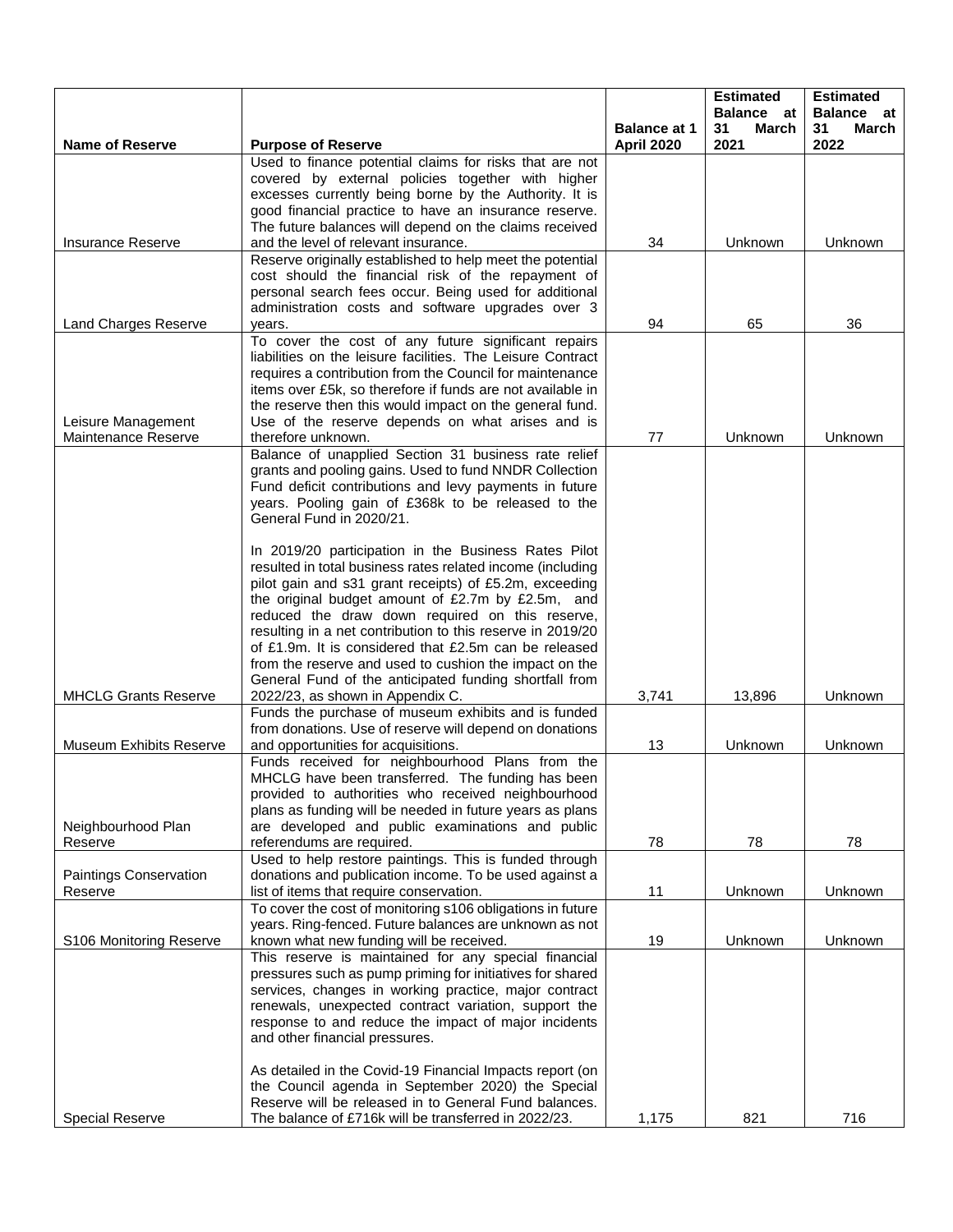|                                  |                                                                                                              |                     | <b>Estimated</b>    | <b>Estimated</b>    |
|----------------------------------|--------------------------------------------------------------------------------------------------------------|---------------------|---------------------|---------------------|
|                                  |                                                                                                              |                     | <b>Balance</b> at   | <b>Balance</b> at   |
| <b>Name of Reserve</b>           |                                                                                                              | <b>Balance at 1</b> | 31<br>March<br>2021 | 31<br>March<br>2022 |
|                                  | <b>Purpose of Reserve</b>                                                                                    | <b>April 2020</b>   |                     |                     |
| <b>Street Name Plates</b>        | To fund Street Name Plates as and when required. To<br>maintain until Local Plan is adopted and then review. | 16                  | Unknown             | Unknown             |
|                                  | The council has agreed to house 50 Syrian Refugees                                                           |                     |                     |                     |
|                                  | over five years under the government's resettlement                                                          |                     |                     |                     |
|                                  | scheme. The scheme is fully funded by the government                                                         |                     |                     |                     |
|                                  | and the reserve enables the multiple year funding for                                                        |                     |                     |                     |
|                                  | each household to be maintained for future expenditure                                                       |                     |                     |                     |
|                                  | associated with their placement in the district, such as                                                     |                     |                     |                     |
| Syrian Refugee Project           | housing and support costs.                                                                                   | 272                 | 458                 | 585                 |
|                                  | Any surplus from the taxi service will be transferred to                                                     |                     |                     |                     |
|                                  | the earmarked reserve where it can be used to offset any                                                     |                     |                     |                     |
| <b>Taxi Reserve</b>              | future deficit or to fund investment in the taxi service.                                                    | 15                  | 13                  | 11                  |
|                                  | For the implementation of the Town Wide Reviews and                                                          |                     |                     |                     |
| <b>Town Centre Maintenance</b>   | ad hoc town centre maintenance.                                                                              | 53                  | 61                  | 69                  |
|                                  | An audit was done to identify TRO work to be carried out                                                     |                     |                     |                     |
|                                  | in the district. However due to other priorities this work                                                   |                     |                     |                     |
|                                  | was delayed and the budget has been transferred to a                                                         |                     |                     |                     |
|                                  | reserve, to be drawn down as and when the work is                                                            |                     |                     |                     |
| <b>Traffic Regulation Orders</b> | done.                                                                                                        | 346                 | 346                 | 346                 |
|                                  | AFM monies are transferred to help mitigate any                                                              |                     |                     |                     |
| <b>Waste Reserve</b>             | potential risk to the waste service.                                                                         | 730                 | 749                 | 749                 |
|                                  | As repayment of the finance lease principal embedded                                                         |                     |                     |                     |
|                                  | within the waste contract is funded from the Council's                                                       |                     |                     |                     |
|                                  | cash reserves, the saving on the revenue account is                                                          |                     |                     |                     |
|                                  | transferred to this reserve to fund the purchase of                                                          |                     |                     |                     |
| <b>Waste Vehicles Reserve</b>    | vehicles when they next need to be replaced.<br>Awarded to the Authority for different initiatives or        | 554                 | 913                 | 1.340               |
|                                  | changes relating to Housing & Council Tax benefit                                                            |                     |                     |                     |
|                                  | scheme. These grants will be used when the initiatives                                                       |                     |                     |                     |
| <b>Welfare Reform Grants</b>     | or changes are carried out, and therefore the exact                                                          |                     |                     |                     |
| Reserve                          | timing of usage is unknown.                                                                                  | 185                 | 134                 | Unknown             |

- 8.21. As at the 31 March 2020 there was a total of £882k held as provisions. These are comprised of:
	- Business Rates appeals £842k the NHDC estimated share of outstanding business rates appeals
	- Insurance £40k covers the uninsured aspect of outstanding insurance claims.
- 8.22. NHDC operates with a reserve balance for General Fund activities in order to provide a cushion against unexpected increases in costs, reductions in revenues and expenditure requirements. Guidance from the Chartered Institute of Public Finance and Accountancy (CIPFA) suggests that the revenue balances should be set at no less than 5% of net revenue expenditure, having taken account of the risks faced by the Authority in any particular year. As net expenditure is anticipated to be around £18million, this means a minimum balance of about £900k. As the Council has become more reliant on generating income to set a balanced budget, an additional 3% of budgeted income (excluding Housing Benefit, grants and other contributions) will also be included in determining the minimum level. Income from fees, charges, interest and rentals is forecast to be £11.2m and therefore an additional allowance of £335k will be added. Furthermore, a significant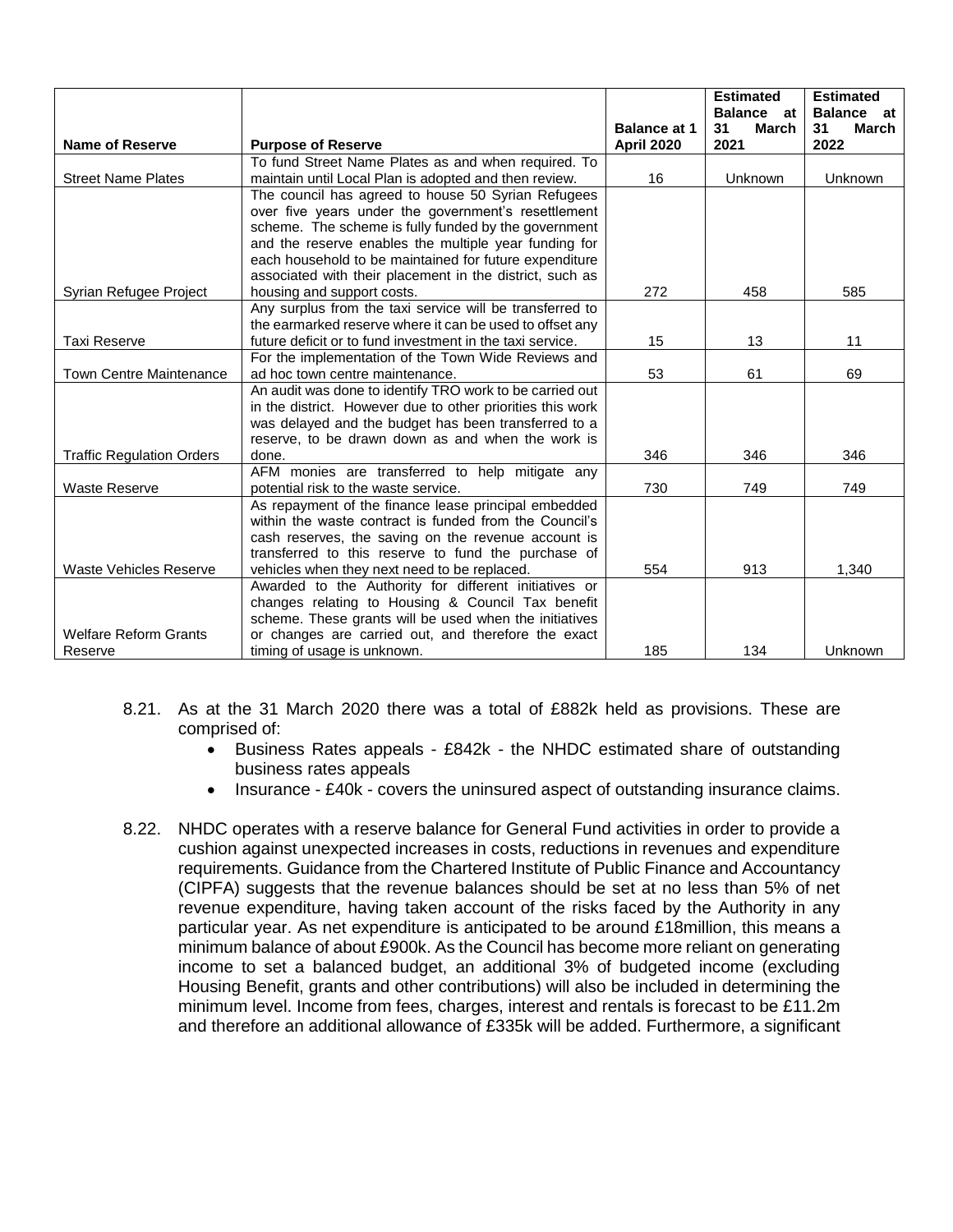proportion of Council expenditure, approximately £10m per annum, is for goods and services procured via contract. Considering the potentially significant, but still unknown, impact of Brexit and / or Covid-19 on contract prices for outsourced goods and services, it would be prudent to incorporate 5% of this expenditure in the minimum balance calculation. Therefore £500k will also be added to the minimum level. This minimum figure represents the cushion against unforeseen items. When setting the level of balances for any particular year, known risks which are not being budgeted for should be added to this figure, according to risk likelihood.

8.23. An assessment of the risks has been compiled for the coming year based on risks identified by each Service Director and cross-referenced to the risk register. The identified areas are where the financial impact is not wholly known, but an estimate can be made. The amount allocated is based on the forecast likelihood of occurrence. Where there is a high likelihood, 50% of the estimated financial impact is allowed for. For medium likelihood, it is 25%. For low likelihood, it is 0%. Table 4 summarises the risks, the forecast impact and the risk allowance to be made. A full list of these risks is shown in Appendix A.

| Category     | Number of<br><b>Risks</b> | <b>Forecast Value of Impact</b><br>(£000) | <b>Risk Allowance</b><br>(£000) |
|--------------|---------------------------|-------------------------------------------|---------------------------------|
| Low          |                           | 5,368                                     |                                 |
| Medium       |                           | 3.075                                     | 768                             |
| High         |                           | 2,665                                     | 1.333                           |
| <b>Total</b> | 51                        | 11,108                                    | 2.101                           |

#### **Table 4- Budget Risks in 2021/22**

8.24. Combining the risk allowance for specific risks and unknown risks means that a General Fund balance of at least £3.85million should be maintained. This is what is recommended by the s151 Officer (Chief Finance Officer).

# **Expenditure Forecasts**

- 8.25. The starting point for forecasting net expenditure for future years is the previous year's budget, as set in February 2020. The budget adjustments identified subsequently are itemised in Appendix B, including those changes recommended following the budget review undertaken at the end of November, details of which are included in table 5 below.
- 8.26. Table 5 provides explanations for the variances identified at the end of November that are greater than £25k, as well as any budgets where there are carry-forward requests. All other variances are included within the 'other minor variances' line at the bottom of the table.

| <b>Budget Area</b> |         | Current<br>Working<br><b>Budget</b> | Forecast<br>Outturn | Variance | <b>Explanation for variance</b>                                                                                                                                                                                        | Carry-<br><b>Forward</b><br>requested | 2021/22<br><b>Budget</b><br>impact |
|--------------------|---------|-------------------------------------|---------------------|----------|------------------------------------------------------------------------------------------------------------------------------------------------------------------------------------------------------------------------|---------------------------------------|------------------------------------|
| Court<br>Income    | Summons | (102)                               | (41)                | $+61$    | Due to the timing of the national<br>lockdown in November, no further<br>action was taken to recover unpaid<br>Council Tax and Business Rates<br>amounts after statutory reminder<br>notices were issued in September. | 0                                     |                                    |

#### **Table 5- Summary of forecast variances (amounts £000)**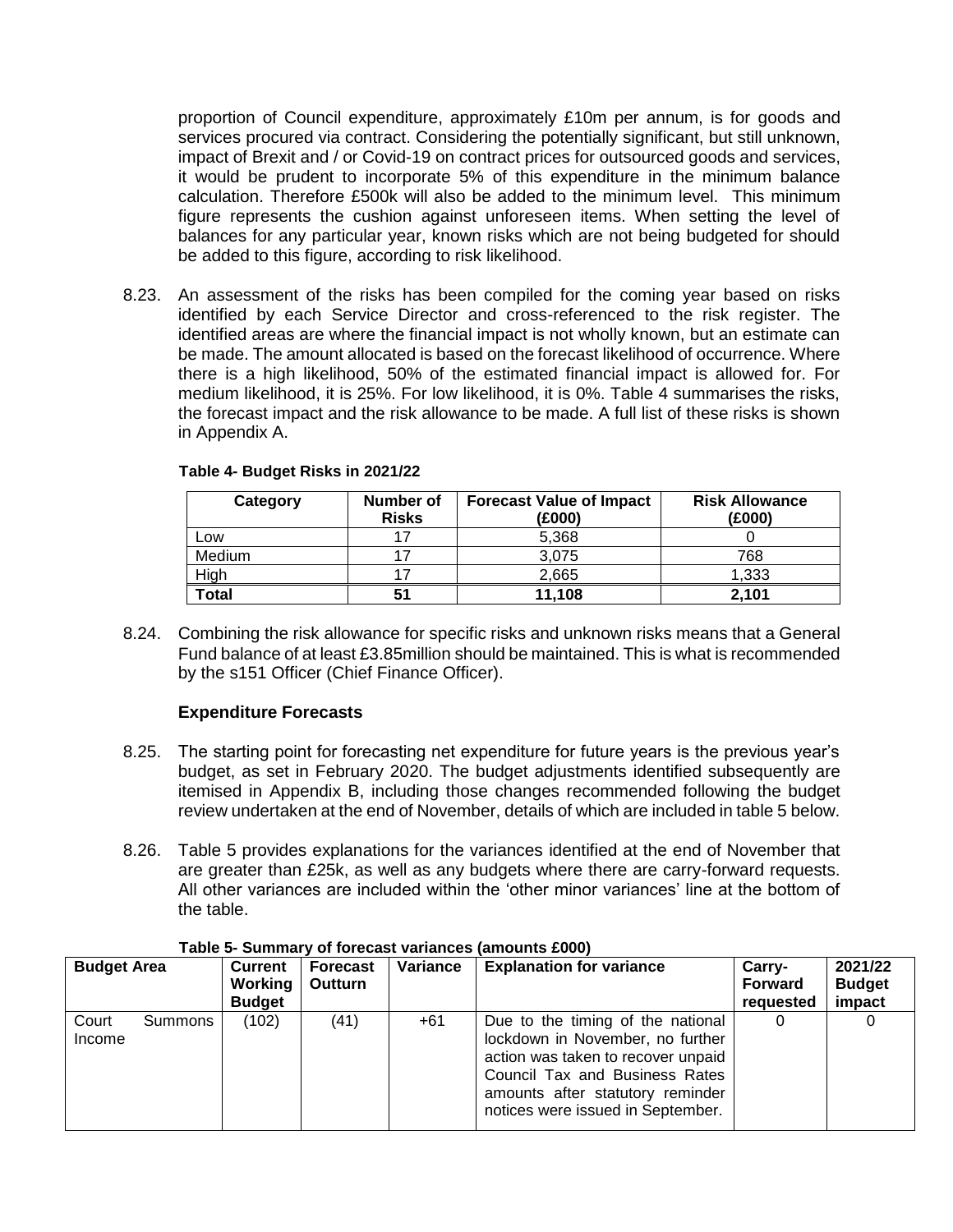| <b>Budget Area</b>                        | <b>Current</b><br>Working<br><b>Budget</b> | <b>Forecast</b><br>Outturn | Variance | <b>Explanation for variance</b>                                                                                                                                                                                                                                                                                                                                                                                                                                                                                                | Carry-<br><b>Forward</b><br>requested | 2021/22<br><b>Budget</b><br>impact |
|-------------------------------------------|--------------------------------------------|----------------------------|----------|--------------------------------------------------------------------------------------------------------------------------------------------------------------------------------------------------------------------------------------------------------------------------------------------------------------------------------------------------------------------------------------------------------------------------------------------------------------------------------------------------------------------------------|---------------------------------------|------------------------------------|
| Committee<br>Area<br>Grants               | 72                                         | 59                         | (13)     | The underspend requested to be<br>carried forward comprises £3.7k for<br>Letchworth, £2k for Hitchin, £4.2k<br>for Baldock and £3k for Southern<br>Rural. This is largely due to fewer<br>grant applications than anticipated<br>being received and also represents<br>grants awarded but not yet<br>released pending evidence of<br>criteria being met.                                                                                                                                                                       | 13                                    | 0                                  |
| Paper Recycling                           |                                            |                            |          | Ongoing trend of falling paper<br>tonnages, with volumes collected in                                                                                                                                                                                                                                                                                                                                                                                                                                                          |                                       |                                    |
| Income from sale of<br>paper              | (112)                                      | (92)                       | $+20$    | April to November 2020 22% less<br>than the equivalent period in 2019.<br>This is attributed to consumers                                                                                                                                                                                                                                                                                                                                                                                                                      | $\mathbf 0$                           | 20                                 |
| <b>HCC</b><br>Recycling<br>Credit Income  | (111)                                      | (87)                       | $+24$    | switching from print media to digital<br>media. The reduction in tonnages<br>reduces the incentive<br>income                                                                                                                                                                                                                                                                                                                                                                                                                   | 0                                     | 24                                 |
| <b>Total</b>                              | (223)                                      | (179)                      | $+44$    | eligible from Hertfordshire County<br>Council.                                                                                                                                                                                                                                                                                                                                                                                                                                                                                 | $\mathbf 0$                           | 44                                 |
| Vehicle<br>Electric<br>Charging           | 35                                         | 20                         | (15)     | This budget was an investment bid<br>to engage consultants to undertake<br>a study to review and consider<br>opportunities from Electric Vehicle<br>Charging. Officers have prepared a<br>Scoping Document and undertaken<br>a consultation to define the extent<br>of a Strategy and agreed action<br>plan for adoption. Work on the<br>Strategy was underway prior to the<br>pandemic and will now continue<br>into 21/22. The requested carry<br>forward of the unspent budget will<br>fund any specialist advice required. | 15                                    | $\mathbf 0$                        |
| Community<br>Infrastructure Levy<br>(CIL) | 87                                         | $\mathbf 0$                | (87)     | The publication of a government<br>white paper is awaited prior to<br>reporting on the review of the<br>feasibility of introducing a CIL for<br>residential sites. It is requested<br>that the unspent budget is carried<br>forward into 2021/22 to cover any<br>costs arising from this review or its<br>recommendations.                                                                                                                                                                                                     | 87                                    | $\mathbf 0$                        |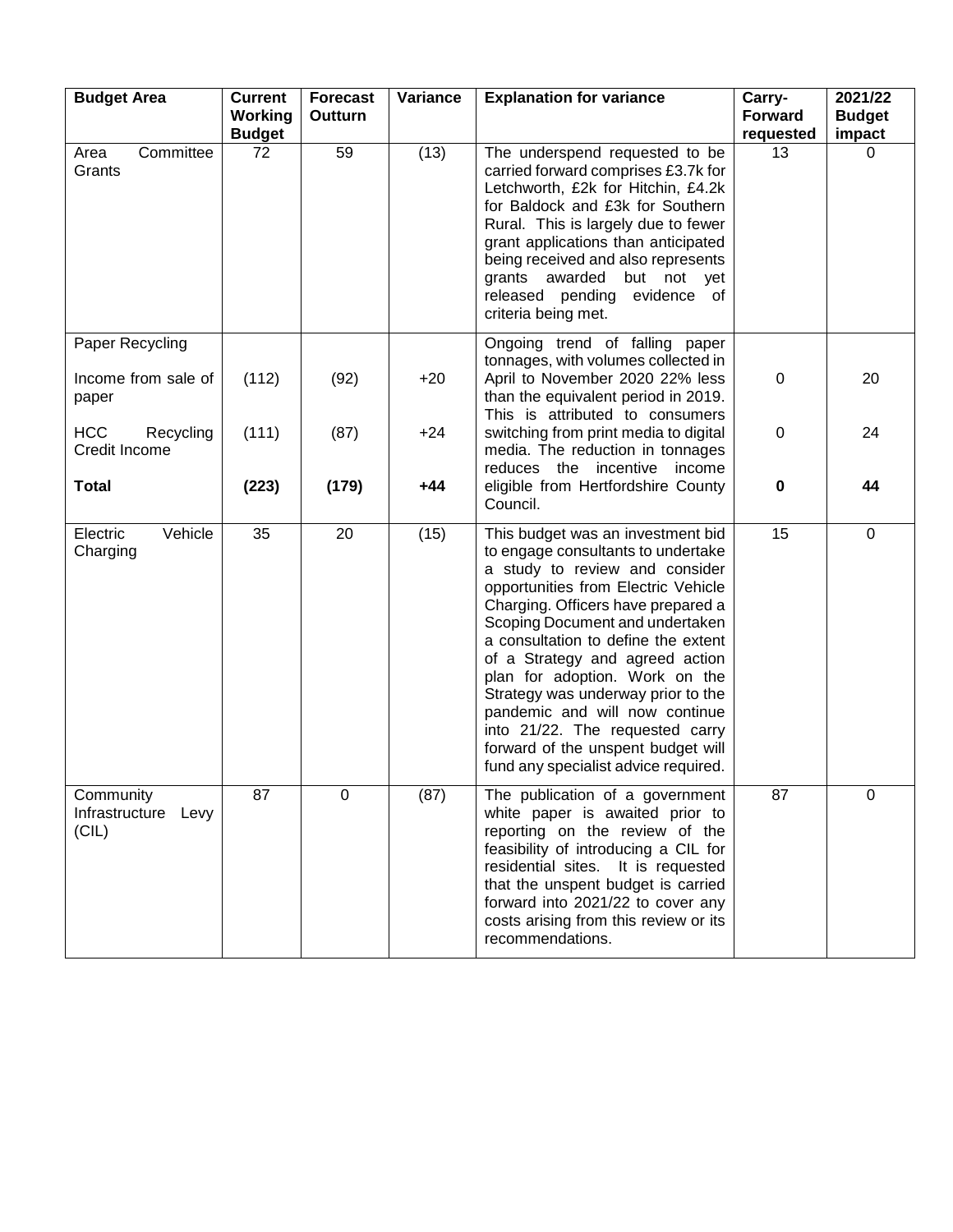| <b>Budget Area</b>                                                        | <b>Current</b><br>Working<br><b>Budget</b> | <b>Forecast</b><br><b>Outturn</b> | Variance | <b>Explanation for variance</b>                                                                                                                                                                                                                                                                                                                                                                                                                                                                                                                        | Carry-<br><b>Forward</b><br>requested | 2021/22<br><b>Budget</b><br>impact |
|---------------------------------------------------------------------------|--------------------------------------------|-----------------------------------|----------|--------------------------------------------------------------------------------------------------------------------------------------------------------------------------------------------------------------------------------------------------------------------------------------------------------------------------------------------------------------------------------------------------------------------------------------------------------------------------------------------------------------------------------------------------------|---------------------------------------|------------------------------------|
| Single Issue Local<br><b>Plan Review</b>                                  | 52                                         | 12                                | (40)     | An investment bid was approved<br>for the delivery of a single issue<br>local plan review to incorporate any<br>emerging<br>Council<br>priorities.<br>However, due to the delay in the<br>adoption of the local plan, this will<br>be delayed until at the earliest<br>2021/22, hence the request for this<br>budget to be carried forward into<br>2021/22.                                                                                                                                                                                            | 40                                    | 0                                  |
| Street names, lines<br>and signs                                          | 63                                         | 23                                | (40)     | Due to the national lockdowns<br>planned works have been delayed<br>and/or deferred. The unspent<br>budget is requested to be carried<br>forward to fund those works that will<br>now be carried out in the next<br>financial year.                                                                                                                                                                                                                                                                                                                    | 40                                    | $\mathbf 0$                        |
| Waste and Street<br><b>Cleansing Contract</b>                             | 5,236                                      | 5,191                             | (45)     | Application<br>of<br>the<br>negative<br>indexation rate of 0.89% to contract<br>prices for services delivered in<br>2020/21.                                                                                                                                                                                                                                                                                                                                                                                                                           | 0                                     | (45)                               |
| Grounds<br>Maintenance -<br>Income from<br>Services provided<br>to settle | (199)                                      | (171)                             | $+28$    | Reduction in income follows a<br>dispute raised by settle in respect<br>of the level of service received not<br>meeting that outlined in the service<br>level agreement in the first half of<br>the year. A refund has now been<br>agreed in respect of services in<br>Quarter One, with discussions<br>ongoing to resolve any residual<br>issues.                                                                                                                                                                                                     | $\mathbf 0$                           | $\mathbf 0$                        |
| <b>Transport Users</b><br>Forum                                           | 50                                         | 3                                 | (47)     | £50k of funding has been allocated<br>to set up a Transport Users Forum.<br>This Forum has now been set-up<br>and requires minimal ongoing<br>funding. The funding will therefore<br>be used on initiatives that promote<br>use of public transport in the<br>District. Initiatives will only be<br>funded where they provide value<br>for money and are supported by the<br>Forum. £3k of this funding will be<br>spent in 2020/21 on a bus service<br>amalgamation project, while the<br>remainder is requested to be<br>carried forward to 2021/22. | 47                                    | 0                                  |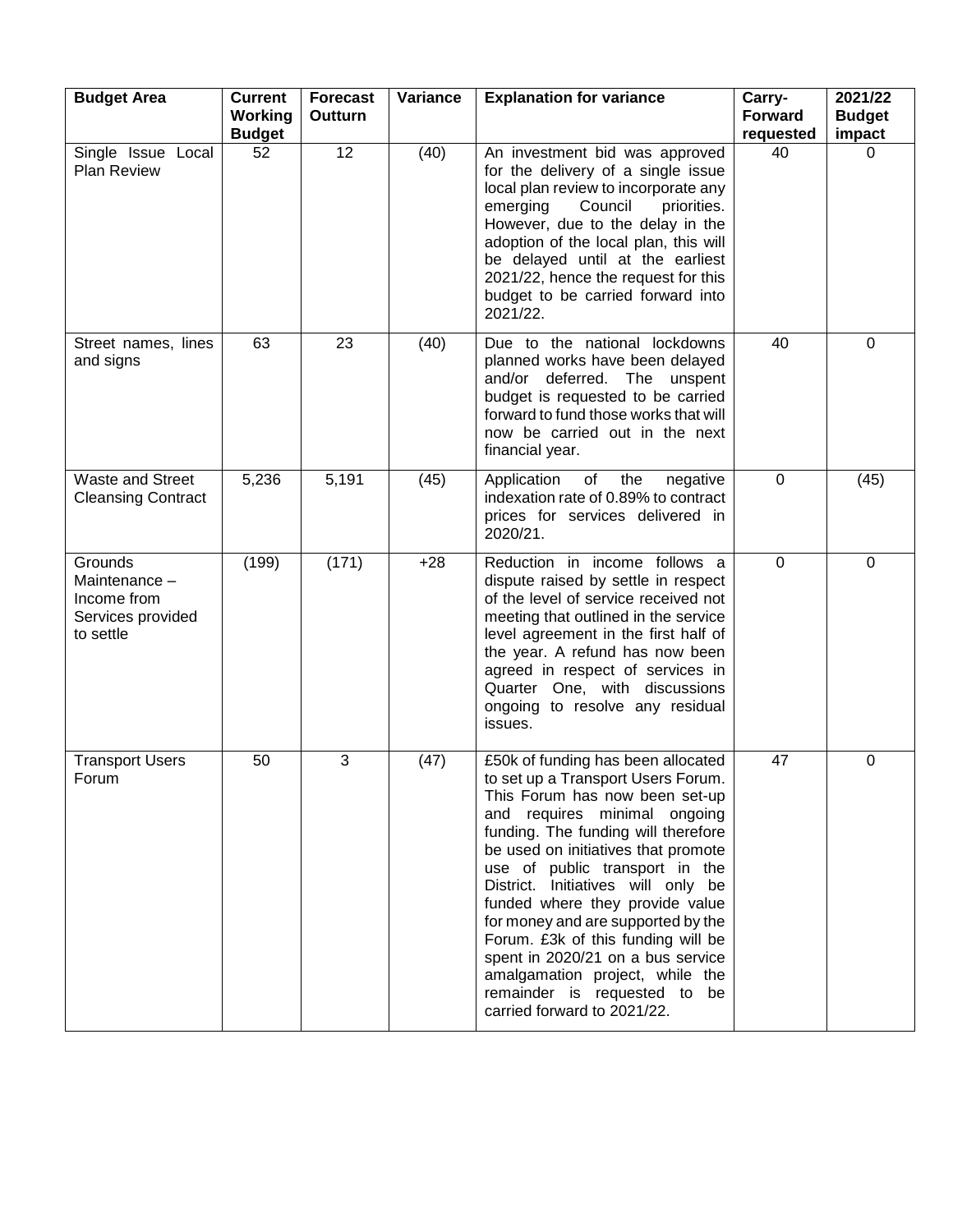| <b>Budget Area</b>                                         | <b>Current</b><br>Working | <b>Forecast</b><br>Outturn | Variance | <b>Explanation for variance</b>                                                                                                                                                                                                                                                                                  | Carry-<br><b>Forward</b> | 2021/22<br><b>Budget</b> |
|------------------------------------------------------------|---------------------------|----------------------------|----------|------------------------------------------------------------------------------------------------------------------------------------------------------------------------------------------------------------------------------------------------------------------------------------------------------------------|--------------------------|--------------------------|
|                                                            | <b>Budget</b>             |                            |          |                                                                                                                                                                                                                                                                                                                  | requested                | impact                   |
| Support for Leisure<br><b>Facilities</b>                   |                           |                            |          | Council approved further financial<br>support to the Leisure Contractor in<br>January to reimburse losses and                                                                                                                                                                                                    |                          |                          |
| Leisure Centre<br>Management                               | 992                       | 1,642                      | $+650$   | enable the leisure facilities to be<br>open when Covid-19 restrictions<br>allow. Future levels of support will<br>ultimately depend on any further                                                                                                                                                               | $\mathbf 0$              | 2,000                    |
| Government<br>Leisure Recovery<br><b>Fund Contribution</b> | 0                         | (230)                      | (230)    | restrictions and the speed of<br>recovery. The forecast contribution<br>from the Government's Leisure<br>Recovery Fund (the £100m of<br>support that was first announced in                                                                                                                                      | $\mathbf 0$              | $\mathbf 0$              |
| <b>Net Total</b>                                           | 992                       | 1,412                      | $+420$   | October) is based on the indicative<br>allocation for the Council. Whilst<br>this income is not guaranteed, it is<br>hoped that the application will be<br>successful.                                                                                                                                           | $\bf{0}$                 | 2,000                    |
| <b>Hitchin Market</b><br>Management<br>Contract            | (24)                      | $\overline{0}$             | $+24$    | Cabinet approved an eight-month<br>contract extension from August to<br>the end of March 2021 at zero cost<br>to the Council. The proposal<br>presented to Cabinet is for the cost<br>neutral arrangement with Hitchin<br>Market Ltd to continue into the next<br>financial year<br>(and potentially<br>beyond). | $\Omega$                 | 28                       |
| <b>Total of Explained</b><br><b>Variances</b>              | 6,039                     | 6,329                      | $+290$   |                                                                                                                                                                                                                                                                                                                  | 242                      | 2,027                    |
| <b>Other Minor</b><br>Variances                            | 13,291                    | 13,292                     | $+1$     |                                                                                                                                                                                                                                                                                                                  | $\mathbf 0$              | (2)                      |
| <b>Total General Fund</b>                                  | 19,330                    | 19,621                     | $+291$   |                                                                                                                                                                                                                                                                                                                  | 242                      | 2,025                    |

- 8.27. Budget proposals were put forward for discussion at Group workshops in November. Comments on the proposals made by the Groups were outlined in the draft budget report presented at the December meeting of Cabinet. The lists of savings and investments proposals is attached at appendix B.
- 8.28. Appendix B to this report includes two changes to those proposals agreed by Cabinet at the December meeting. The first relates to anticipated investment interest income. An additional pressure (R11) has been added to the list, with the budgeted level of interest income over the period revised in line with the returns detailed in the Investment Strategy (Capital and Treasury Combined) for 2021-31. The second is a revision to the timing of the biannual investment (PI2) for the local housing market analysis, as this will not now be undertaken in 2021/22 as originally planned.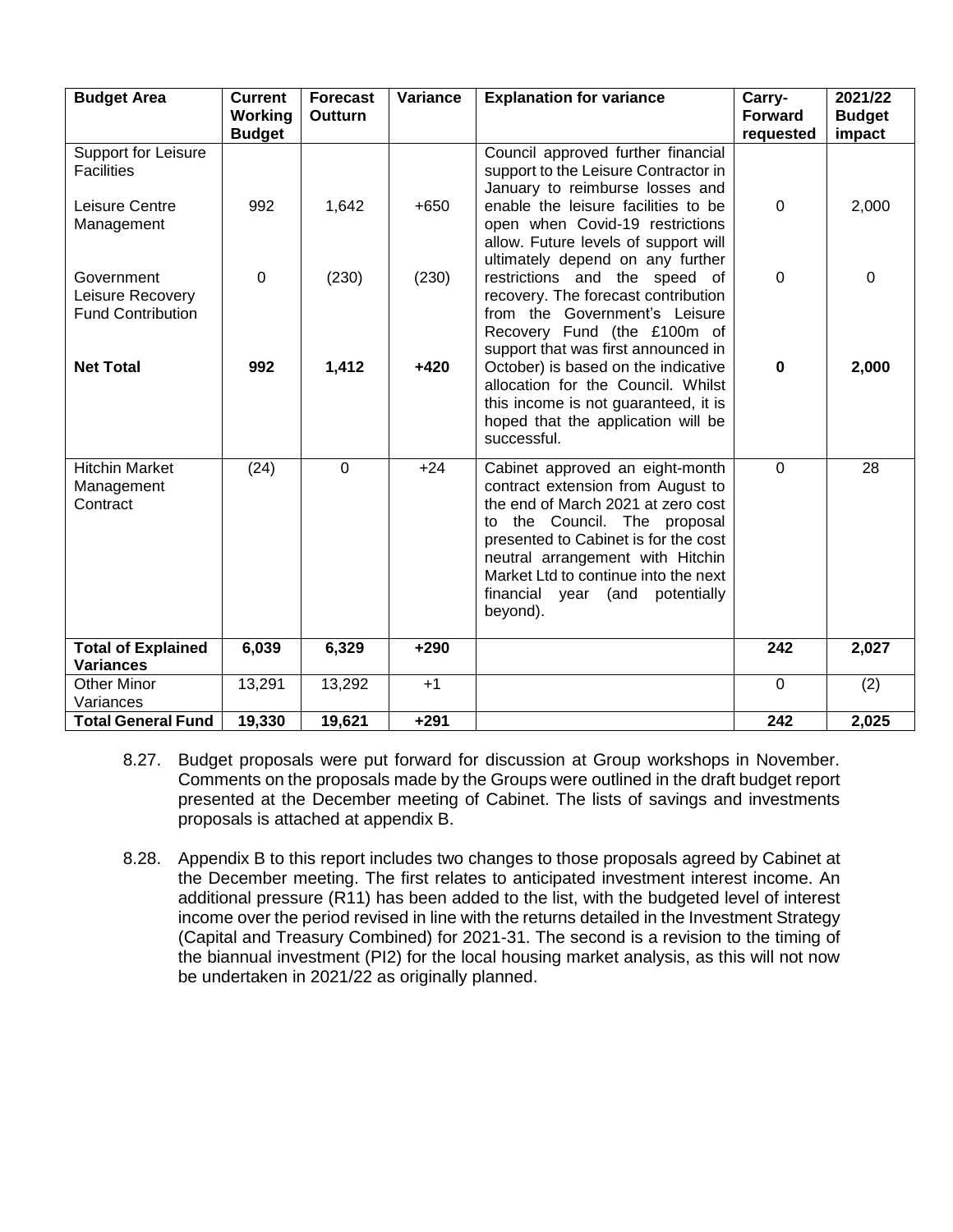#### **Revenue effects of capital**

8.29. The Council incurs some interest costs in relation to historic borrowing for capital purposes. The small cost of this is reflected in budget estimates. If the Council was to take out new borrowing for capital purposes then it would incur revenue costs in relation to interest payments and Minimum Revenue Provision (MRP). MRP is explained in the Investment Strategy report. As identified in the Investment Strategy report, the Council does not need to borrow to fund core capital spend, as it is forecast that this can be funded from existing capital reserves and the generation of new capital receipts. For capital spend that is line with the property acquisition and development strategy, no income generation or borrowing costs are assumed. This is considered to be a prudent approach in the absence of any specific opportunities at this stage, as the initial income generation would be required to exceed any borrowing costs

#### **Reliability of estimates**

- 8.30. As part of the budget setting process, the Chief Finance Officer is required to comment on the reliability of the estimates made. A prudent approach has been adopted, especially in relation to income where it is only included where there is a high degree of certainty over it being achieved.
- 8.31. In addition to those factors already highlighted in this report that may affect estimates, a further significant area of uncertainty is in relation to pay inflation, which has been assumed to be 2.25% across the period. This assumption is in line with the majority of Councils, and the allowances made are a factor in where the negotiations will end up. The Chancellor however announced a public sector pay freeze in the November Spending Review. This does not directly apply to Local Government pay but may be considered as part of pay negotiations. The pay awards that the Council actually pays will be unchanged by this, as they would still be based on the results of national pay bargaining.
- 8.32. The impact of Covid-19 remains a significant uncertainty. The funding towards expenditure pressures and the Council Tax support grant have been incorporated in to the budget. The only significant expenditure pressure in relation to Covid-19 that has now been assumed in the budget is the expected cost of supporting leisure provision in both the current year and 2021/22, following the decision made by Full Council in January. It is currently assumed that income levels will return to normal by 2022/23, but there is a risk that they will not. The unknown duration of the current period of restrictions makes it very difficult to estimate the impact on key income sources (e.g. parking) in 2020/21 and 2021/22. Following the previous easing of restrictions, parking income has bounced back towards normal levels quite quickly. The commitment from Government to Sales, Fees and Charges compensation also mitigates the majority of the financial pressure. The most significant issue will be if income levels do not substantially recover before the end of June, and the compensation scheme is not extended. There are also income sources (e.g. garden waste charges) that are not covered by the income compensation scheme. Overall it is very difficult to forecast and the increased minimum level of General Fund Balance highlights the need to create a cushion to protect from this uncertainty.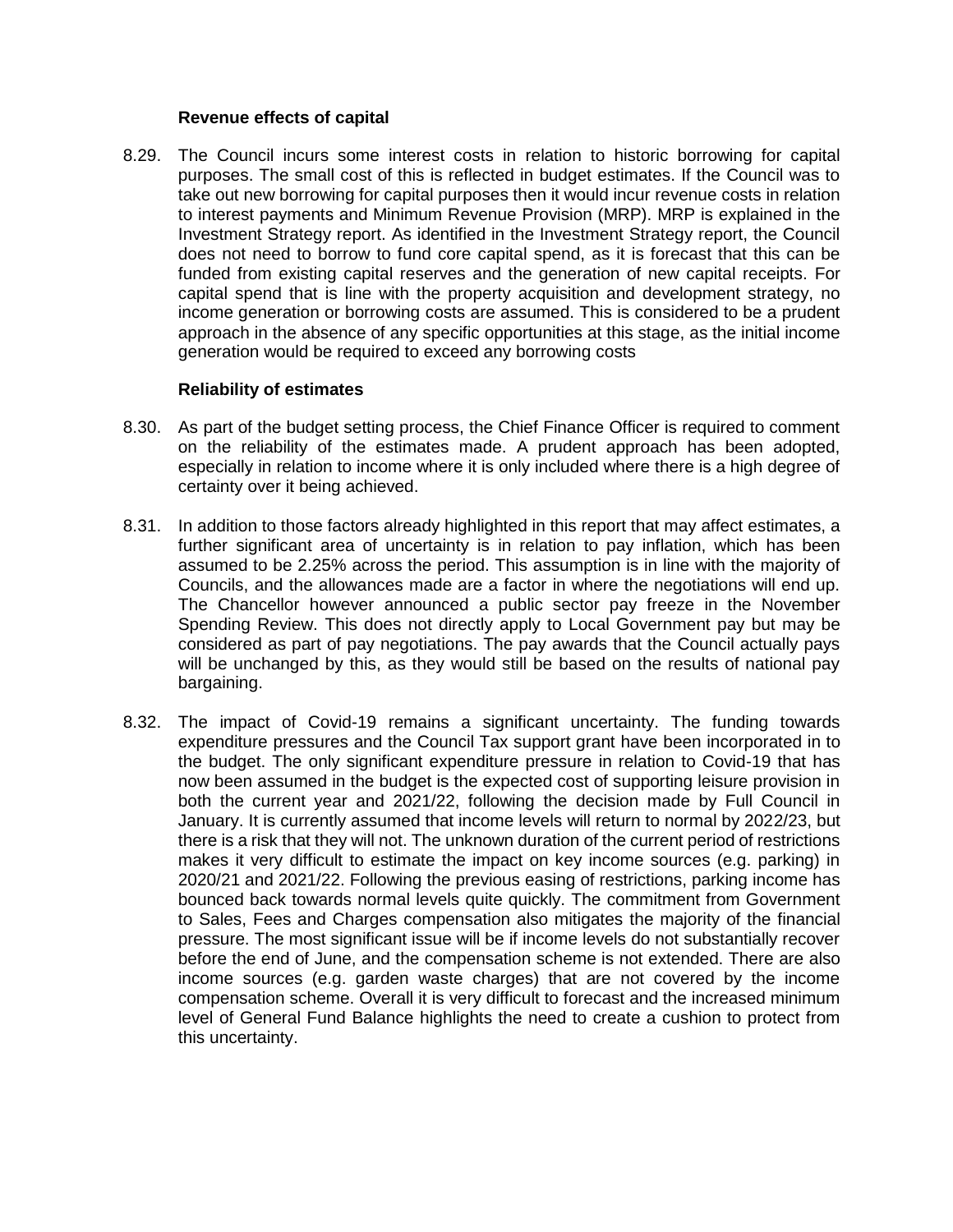8.33. Overall it is considered by the Chief Finance Officer that the estimates made are as reliable as they reasonably can be. They will be subject to risk and this is the reason for setting a minimum General Fund balance and carrying out budget monitoring throughout the year.

## **Cumulative impact**

- 8.34. The cumulative impact of all the estimates described in the previous sections is provided at Appendix C. This shows a forecast of funding and net expenditure for the next five years, including the impact on the General Fund balance. Appendix D is also provided to provide a summary in the event that a £10 Council Tax increase (band D equivalent) is allowed without the need for a referendum.
- 8.35. Appendix C also includes a forecast of the remaining savings that the Council still needs to deliver by 2025/26. Savings totalling £2m are estimated to be required in order for the Council to balance income and expenditure by the end of the period. Furthermore, with the proposed phasing of these savings, there would be a need to use more than £6m of reserves. These amounts could also be significantly affected by future changes to Local Government funding, with the introduction of the fairer funding formula and a proposed business rates reset potentially from 2022/23, ongoing impacts on expenditure and income from the Covid-19 pandemic, while they are also dependent on the successful delivery of the efficiencies identified in Appendix B. Appendix D shows that in the event of a £10 Council Tax (band D equivalent) increase for 2021/22, the savings that will need to be identified and delivered will be reduced to £1.75m. The use of reserves will reduce to around £5.3m.
- 8.36. This level of savings still required to be identified assumes that the Council will continue to increase Council Tax at the maximum level permitted without the need for a referendum. Any increase in Council Tax below this level would further increase the savings required to balance the budget over the period and require greater drawdown on reserves. As shown in Appendix C and D a deficit is anticipated for 2021/22 (before use of reserve balances). The proposal is therefore that Council Tax should be increased by the maximum allowed.
- 8.37. In response to the significant challenges indicated in this report, a budget review/ challenge process has been started. This will highlight opportunities for savings (including efficiencies, service changes and income generation) in future years. Some of those opportunities will need to be taken forward in advance of next year's budget e.g. where they primarily relate to efficiencies. For the majority of those savings, which relate to service changes, these will need to be prioritised so that they can start to be developed and included in next year's budget. This will demonstrate that, whilst the exact value of the savings that the Council needs to deliver is unknown, the Council is committed to the work and decisions that will need to be taken in the medium-term. As set out in the Medium Term Financial Strategy it is expected that the Council will adopt a phased approach to balancing savings, and achieve an in-year balanced budget by 2025/26. Reserves will be used to balance the budget in intervening years.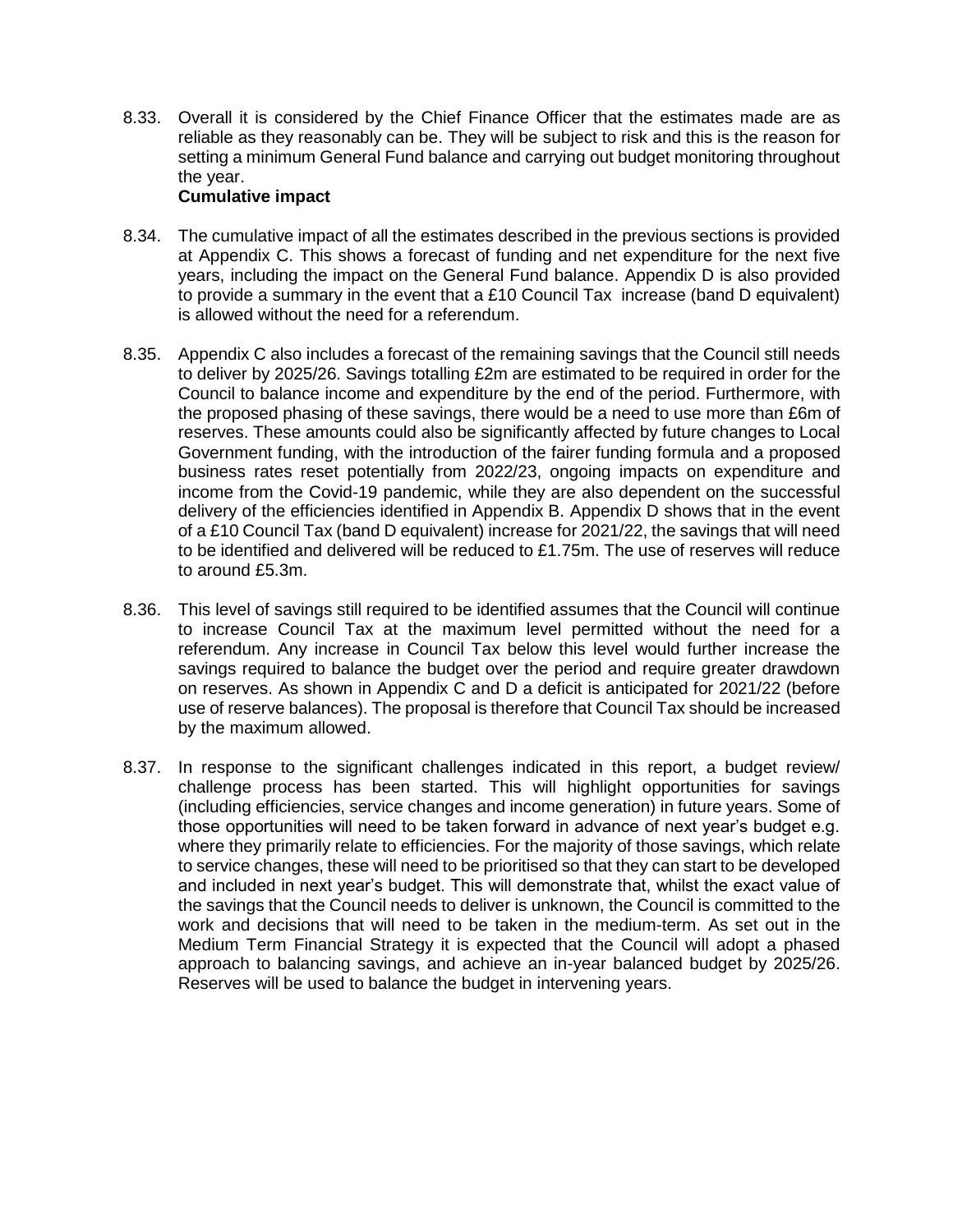# **9. LEGAL IMPLICATIONS**

- 9.1. The Cabinet has a responsibility to keep under review the budget of the Council and any other matter having substantial implications for the financial resources of the Council.
- 9.2. Cabinet's terms of reference include recommending to Council the annual budget, including the capital and revenue budgets and the level of council tax and the council tax base. Council's terms of reference include approving or adopting the budget.
- 9.3. Members are reminded of the duty to set a balanced budget and to maintain a prudent general fund and reserve balances

### **10. FINANCIAL IMPLICATIONS**

10.1. These are covered in the body of the report.

### **11. RISK IMPLICATIONS**

- 11.1. As outlined in the body of the report.
- 11.2. There are significant uncertainties and risks with regard to the funding of NHDC over the medium term. In particular the impact from the outcomes of the Fairer Funding review and 75% Business Rates retention.

### **12. EQUALITIES IMPLICATIONS**

- 12.1. In line with the Public Sector Equality Duty, public bodies must, in the exercise of their functions, give due regard to the need to eliminate discrimination, harassment, victimisation, to advance equality of opportunity and foster good relations between those who share a protected characteristic and those who do not.
- 12.2. For any individual proposal comprising either £50k growth or efficiency, or affecting more than two wards, an equality analysis is required to be carried out; this has either taken place or will take place following agreement of efficiencies or growth.

#### **13. SOCIAL VALUE IMPLICATIONS**

13.1. The Social Value Act and "go local" policy do not apply to this report.

# **14. ENVIRONMENTAL IMPLICATIONS**

14.1. There are no known Environmental impacts or requirements that apply to this report.

### **15. HUMAN RESOURCE IMPLICATIONS**

15.1. Although there are no direct human resource implications at this stage, care is taken to ensure that where efficiency proposals or service reviews may affect staff, appropriate communication and consultation is provided in line with HR policy.